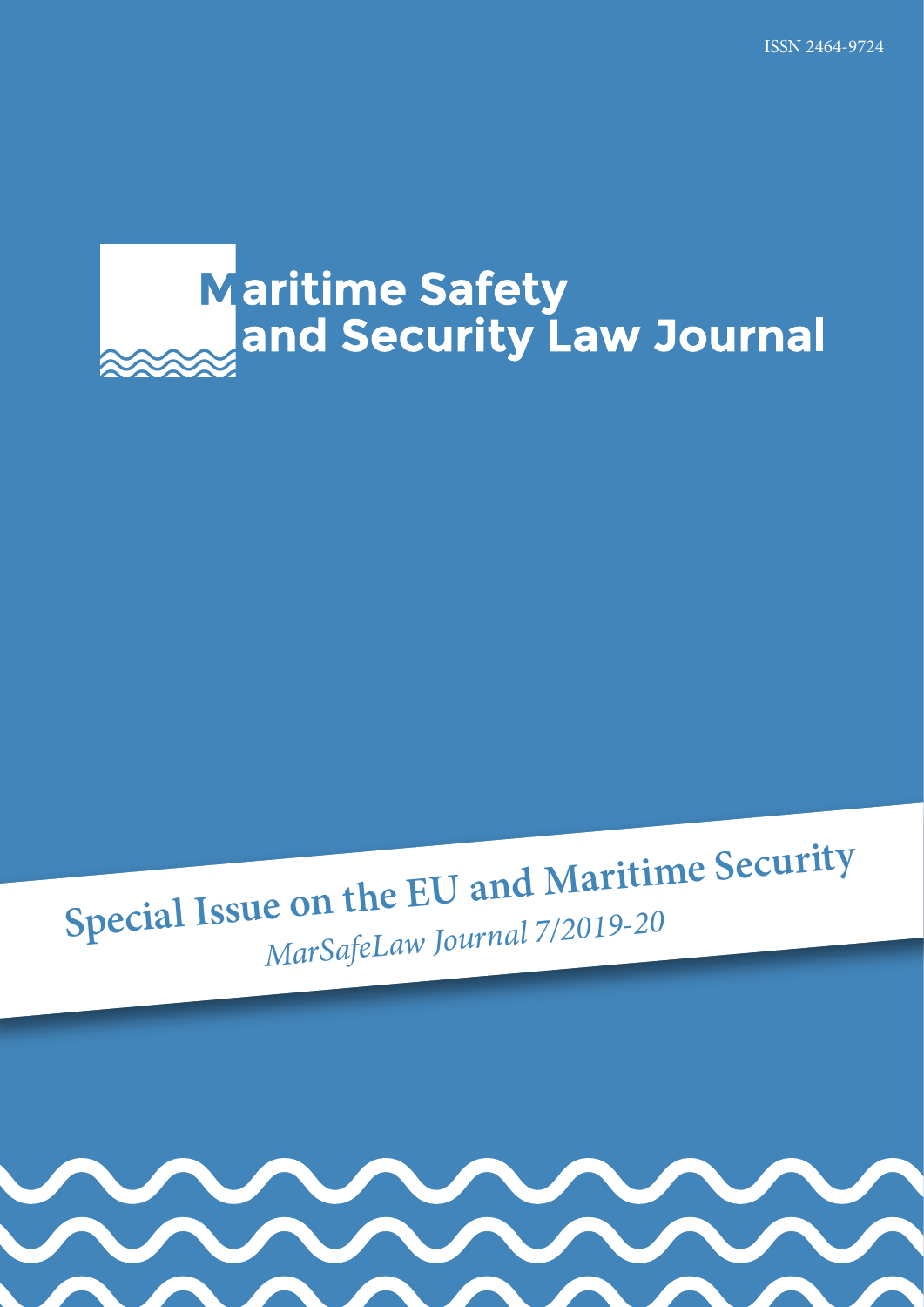# **Maritime Safety<br>and Security Law Journal**

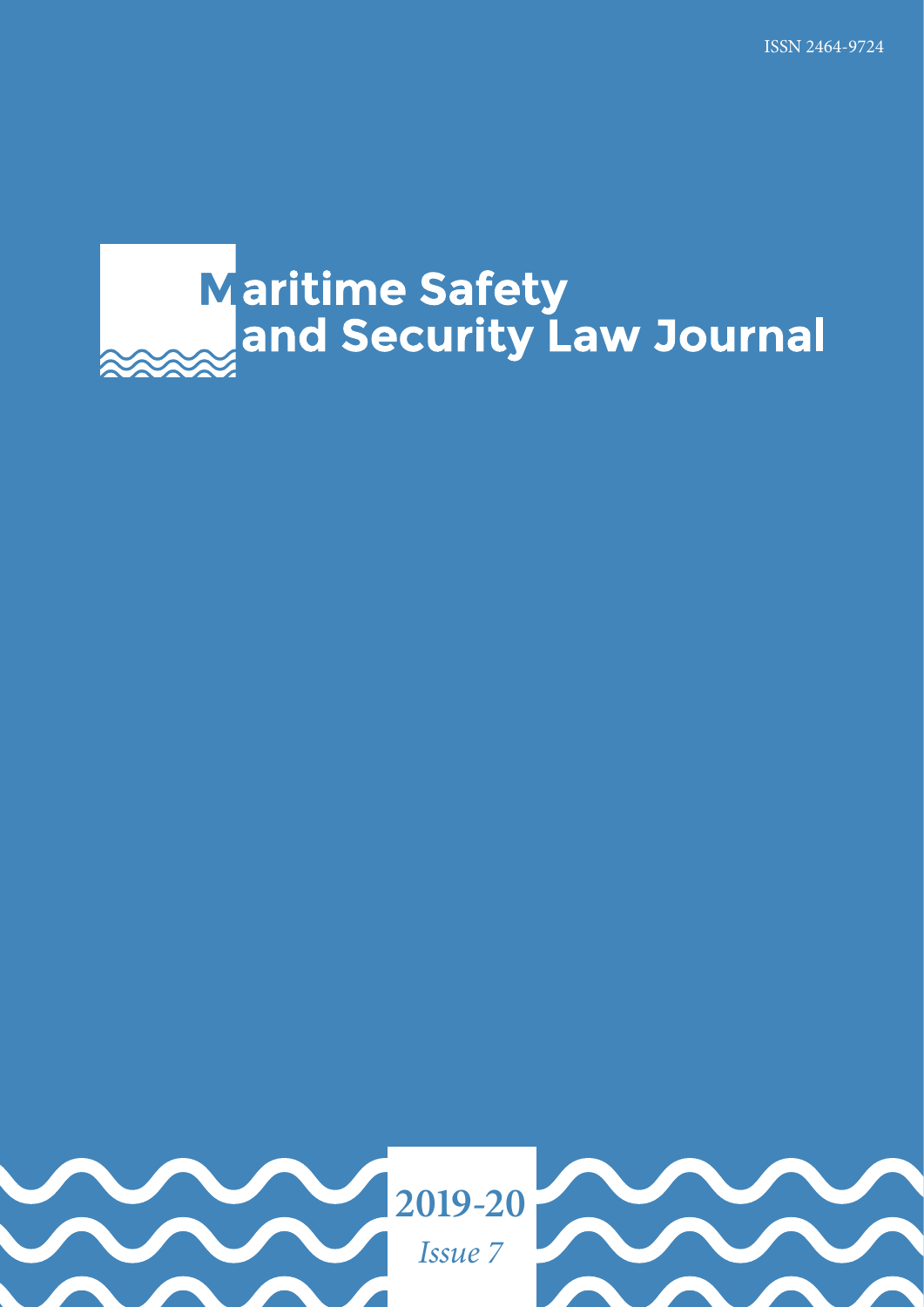# Appropriate Measures at Sea: Extraterritorial Enforcement Jurisdiction over Stateless Migrant Smuggling Vessels

*Thea COVENTRY\**

#### **Abstract**

The recent migrant crisis in the Mediterranean Sea has clearly revealed the unclear legal basis for interdicting stateless migrant smuggling vessels in international waters. Despite claims to unilateral enforcement powers by some Western states, the law of the sea does not provide a strong jurisdictional basis for seizing such vessels outside territorial waters. Western destination states, particularly the United States (US), have responded to the legal lacuna surrounding stateless vessels by strategically weaving ambiguity through the transnational crime instruments regulating smuggling of drugs and migrants at sea, and then claiming the ambiguity permits the exercise of coercive measures extraterritorially. The recent European Union naval operations in the Mediterranean have substantially concretized the ambiguity in the Migrant Smuggling Protocol as permitting seizure of stateless vessels. While new maritime threats require flexible interpretation of the law of the sea, any changes to extraterritorial enforcement powers must reflect the common understanding of states. Leaving revision of the law to instrumentally ambiguous treaty drafting and subsequent practice instead risks favouring the interests of powerful states at the expense of individual human rights and developing states.

**Keywords:** enforcement jurisdiction, extraterritoriality, migrant interdictions, stateless vessels, treaty drafting, Migrant Smuggling Protocol

**First published online:** 20 December 2019

# 1. Introduction

On the evening of 10 September 2013, a Frontex patrol ship sighted a large fishing boat unloading persons onto a small vessel in the international waters of the central Mediterranean Sea. The small vessel sailed off towards the Sicilian port of Syracuse, and the larger fishing vessel in the direction of North Africa. The Frontex patroller trailed the small vessel overnight, monitoring its route. As conditions at sea deteriorated the following evening, the Italian *Guardia di Finanza* intercepted the small boat, rescuing the 199 migrants on board and leaving the vessel adrift. Meanwhile the Frontex patroller continued to track the mothership, establishing that it did not fly a flag and that the ship's name had been erased from the hull. The patroller hailed the mothership and requested identification documents from the crew. Despite receiving 15 documents in Arabic allegedly attesting that the

<sup>\*</sup>Thea Coventry (LLM) is a PhD candidate at the Grotius Centre for International Legal Studies, Leiden University. This article was completed as part of the ILS 2.0 Maritime Security Project. The author wishes to thank the anonymous reviewers, as well as Melanie Fink, Kristof Gombeer, Jorrit Rijpma and the journal editors for their assistance.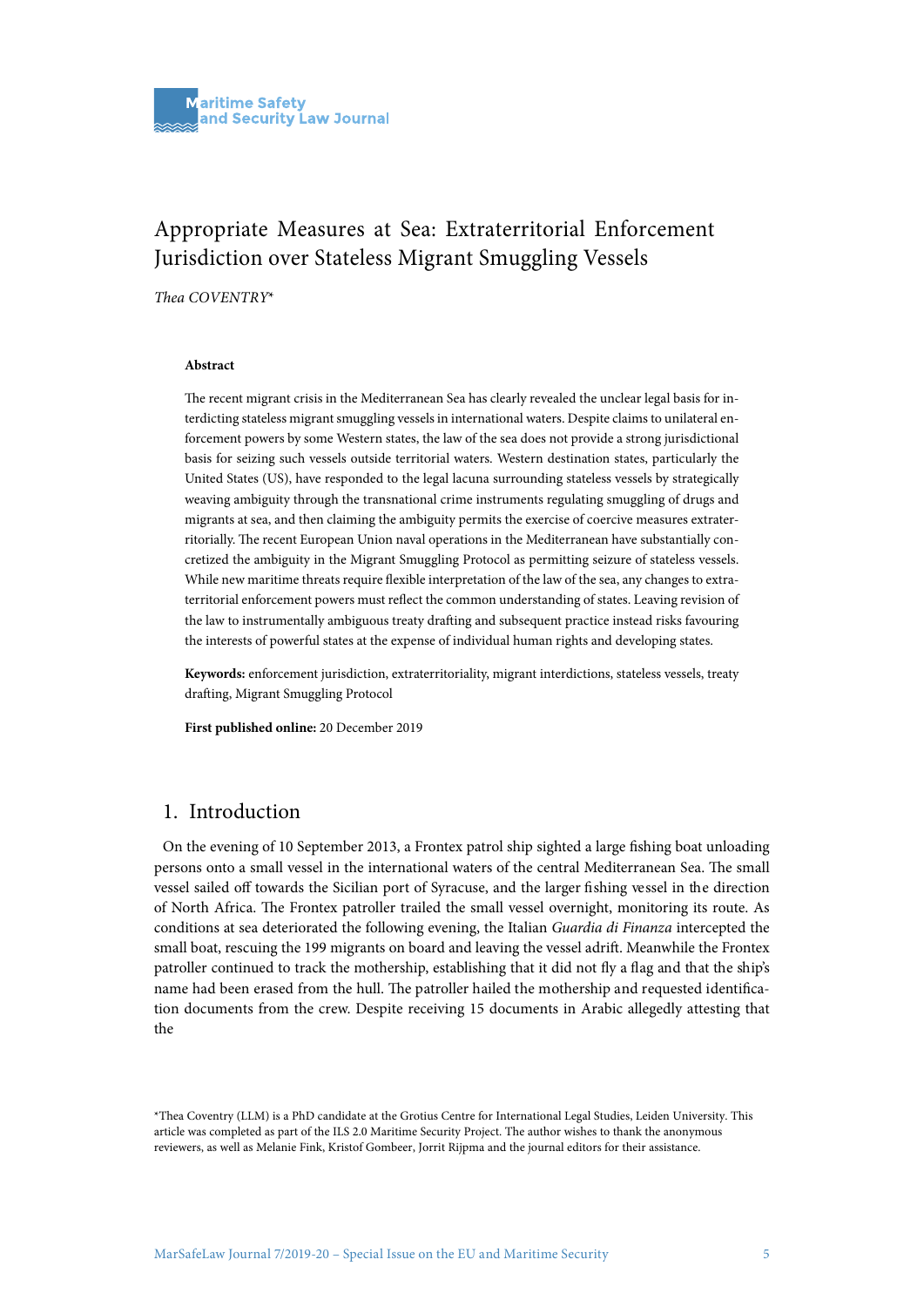crew were fishermen, the *Guardia di Finanza* boarded the mothership, detained the crew and confiscated the vessel. Back at the port of Syracuse, the rescued migrants identified an Egyptian national, Harabi Hani, as being a migrant smuggler. He was arrested and detained before trial for facilitating illegal migration and participating in a criminal organization.

Harabi Hani appealed the preliminary detention order, contending that the coercive measures used against him – detaining him in international waters and forcibly transferring him to Italy – were without basis in international law.<sup>1</sup> The Italian court of appeal rejected Hani's application, holding that the Migrant Smuggling Protocol gives states full enforcement powers to intercept vessels suspected of being stateless and smuggling migrants by sea.<sup>2</sup> The case centred on whether the term 'appropriate measures' in Article 8(7) of the Protocol permits states to exert coercive measures over intercepted vessels beyond the board and search powers contained in the United Nations Convention on the Law of the Sea (UNCLOS).<sup>3</sup> The Court found that the seizure of the vessel and the transfer of its crew to Italy by the *Guardia di Finanza* fell within the scope of the term.

The case illustrates the confusion surrounding whether interdiction of vessels of uncertain nationality engaged in migrant smuggling by sea is actually permitted under international law. Since 2015, nearly 1.5 million undocumented migrants and asylum seekers have reached Europe by sea, mostly with the aid of migrant smugglers.<sup>4</sup> Thousands have been rescued from small, unseaworthy vessels by humanitarian organizations, merchant or naval ships, including Frontex, Mare Nostrum and the European Union-led mission European Union Naval Force Mediterranean (EUNAVFOR MED). Although states may intercept boats in distress in international waters, these powers do not permit general interdiction of smuggling vessels.<sup>5</sup> But the lack of legal enforcement options only became apparent with the increased use of unflagged and unregistered vessels to smuggle drugs and migrants in the 1980s and 1990s. In response, Western destination states have manipulated the developing field of transnational criminal law to expand their sovereign powers beyond national borders.6

<sup>1</sup> *In the Matter of Criminal Proceedings against Hani,* final appeal judgment (20 August 2014) No 36052/2015.

<sup>2</sup> Protocol against the Smuggling of Migrants by Land, Sea and Air (adopted 12 December 2000, entered into force 28 January 2004) 2241 UNTS 507 ('Migrant Smuggling Protocol').

<sup>3</sup> United Nations Convention on the Law of the Sea (adopted 10 December 1982, entered into force 16 November 1994) 1833 UNTS 3 ('UNCLOS') art 110.

<sup>4</sup> Jonathan Clayton and Hereward Holland, 'Over one million sea arrivals reach Europe in 2015' (United Nations High Commissioner for Refugees ('UNHCR'), 30 December 2015) <http://www.unhcr.org/news/latest/2015/12/5683d0b56/million-sea-arrivals-reach-europe-2015.html> accessed 13 December 2019; International Organization for Migration ('IOM'), 'Mediterranean Migrant Arrivals Top 363,348 in 2016: Deaths at Sea: 5079' (1 June 2017) <https://www.iom.int/news/mediterranean-migrant-arrivals-top-363348-2016-deaths-sea-5079> accessed 13 December 2019; UNHCR, 'Refugees & Migrants Arrivals to Europe in 2017' (2017) <https://data2.unhcr.org/es/documents/download/62023> accessed 13 December 2019; UNHCR, 'Operations Portal: Refugee Situations' <https://data2.unhcr.org/en/situations/mediterranean> accessed on 13 December 2019.

<sup>5</sup> Violeta Moreno-Lax, 'Seeking Asylum in the Mediterranean: Against a fragmentary reading of EU Member States' Obligations Accruing at Sea' (2011) 23 International Journal of Refugee Law 174176.

<sup>6</sup> Douglas Guilfoyle, 'Transnational Crime and the Rule of Law at Sea' in Violeta Moreno-Lax and Efthymios Papastavridis (eds), *Boat Refugees' and Migrants at Sea* (Brill 2016) 189.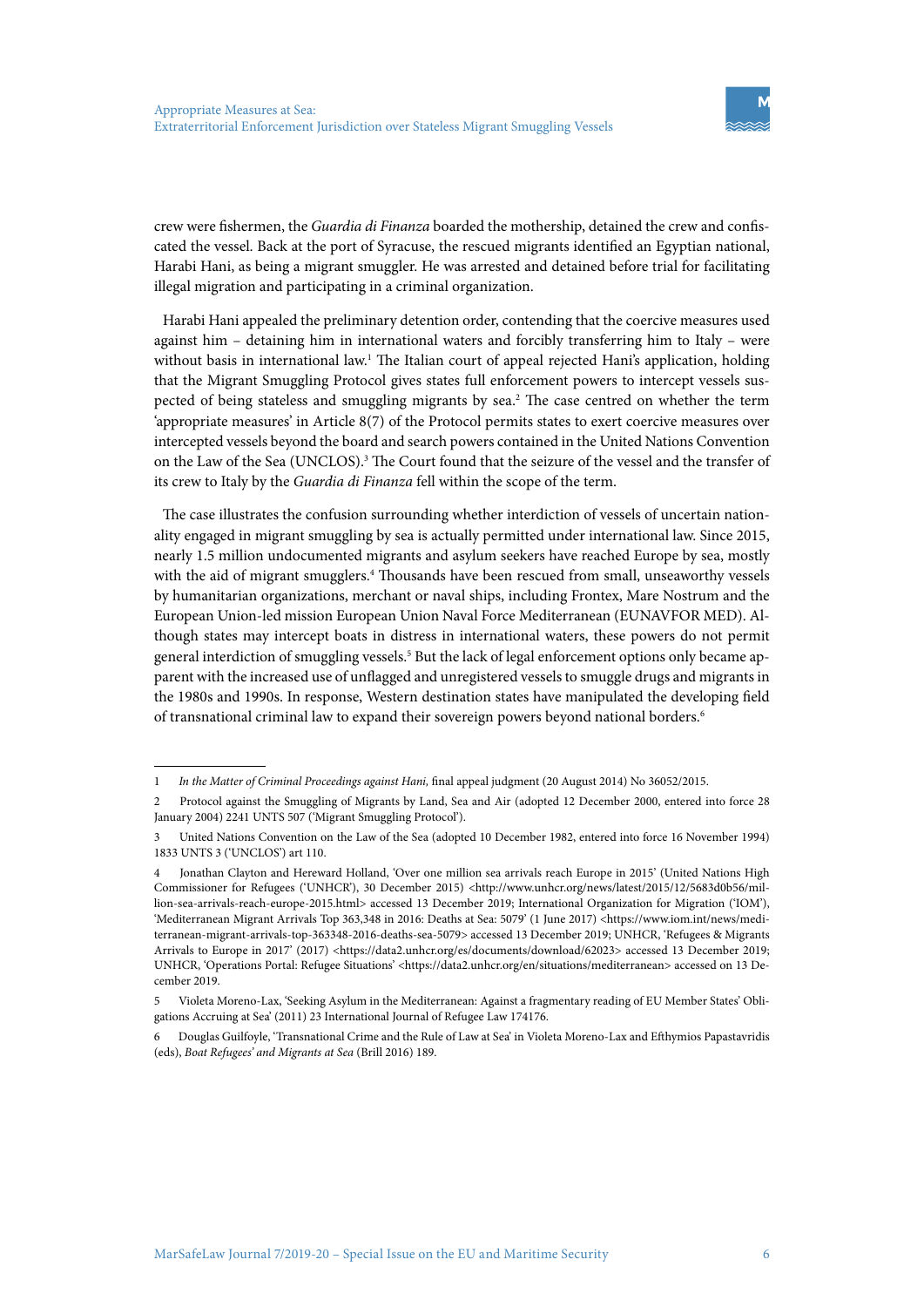Stateless vessels inhabit a lacuna in international law as neither customary law nor treaty practice makes clear provision for their regulation, legality or jurisdiction.7 The jurisdictional regime applicable to stateless vessels at sea is complex. In international waters, states may only exercise jurisdiction over such vessels where a jurisdictional nexus connects the intercepting state to the suspect vessel. Beyond universal jurisdiction, the bases for extensions of jurisdiction extraterritorially are limited, requiring evidence that an offence was partially committed in the territory of the state or the offender possesses the nationality or residence of the intercepting state.8 Further states cannot easily rely on treaty-based extensions of jurisdiction, as such extensions technically rely on jurisdictional 'swaps' between state parties and consequently cannot bind non-party states.<sup>9</sup> In establishing jurisdiction over stateless vessels, states effectively claim that an underlying basis exists in custom.10 Objection or acquiescence by the third-party state then supports or rebuts the claim. Yet, again, no state exists to object or acquiesce to the practice of interdicting stateless vessels.

Over the last thirty years, however, treaty practice towards stateless vessels has become increasingly ambiguous. When read against the traditional principles of the law of the sea and jurisdiction in international law, the treaty provisions regulating enforcement action against stateless vessels engaged in transnational crime only permit states with a jurisdictional nexus to exercise criminal jurisdiction. But Western states have repeatedly claimed the 2000 Migrant Smuggling Protocol enables any state to seize stateless smuggling vessels and arrest offenders aboard.<sup>11</sup> Tracing the transposition of the interdiction provisions across the relevant instruments reveals that the ambiguity has been strategically woven through recent treaty practice. States have then relied on this ambiguity to claim enforcement action is permitted by the Migrant Smuggling Protocol.

This analysis falls within the growing body of literature emphasizing the shadow of Western hegemony falling across the transnational criminal law project.<sup>12</sup> Western states increasingly rely on prohibition regimes to overcome the traditional confines on their coercive powers abroad.<sup>13</sup> Wealthy developed states utilize international diplomacy, legal expertise in treaty negotiations and subsequent practice to extra-territorialize their domestic laws and criminal justice paradigms globally.<sup>14</sup>

<sup>7</sup> Douglas Guilfoyle, 'The High Seas' in Donald Rothwell et al. (eds), *The Oxford Handbook of the Law of the Sea* (OUP 2015) 224.

<sup>8</sup> Cedric Ryngaert, *Jurisdiction in International Law* (OUP 2015) 7.

<sup>9</sup> Vienna Convention on the Law of Treaties (adopted 23 May 1968, entry into force 27 January 1980) 115 UNTS 311 art 34 (VCLT); Neil Boister, *Introduction to Transnational Criminal Law* (OUP 2018) 251.

<sup>10</sup> Michael Akehurst, 'Custom as a Source of International Law' (1976) 47 British Yearbook of International Law 3, 44.

<sup>11</sup> USA Navy, *The Commander's Handbook on the Law of Naval Operations* (2007), 3-12; Commission of the European Communities, *Study on the international law instruments in relation to illegal immigration by sea* (SEC(2007) 691 (15 May 2007) at para. 2.2.2; Efthymios Papastavridis, 'Crimes at Sea: A Law of the Sea Perspective' in *The Centre for Studies and Research in International Law and International Relations* (Brill 2016); *Hirsi Jamaa v Italy* App no 27765/09 (ECHR, 23 February 2012).

<sup>12</sup> See, for example, Peter Andreas and Ethan Nadelmann, *Policing the Globe: Criminalization and Crime Control in International Relations* (OUP 2006); Neil Boister, 'Further reflections on the concept of transnational criminal law' (2015) 6 Transnational Legal Theory 9; Douglas Guilfoyle, (above n 6); Beth Simmons, Paulette Lloyd and Brandon Stewart, 'The Global Diffusion of Law: Transnational Crime and the Case of Human Trafficking' (2018) 72 International Organization 249.

<sup>13</sup> Guilfoyle (above n 6) 187-9.

<sup>14</sup> Boister (above n 11) 26.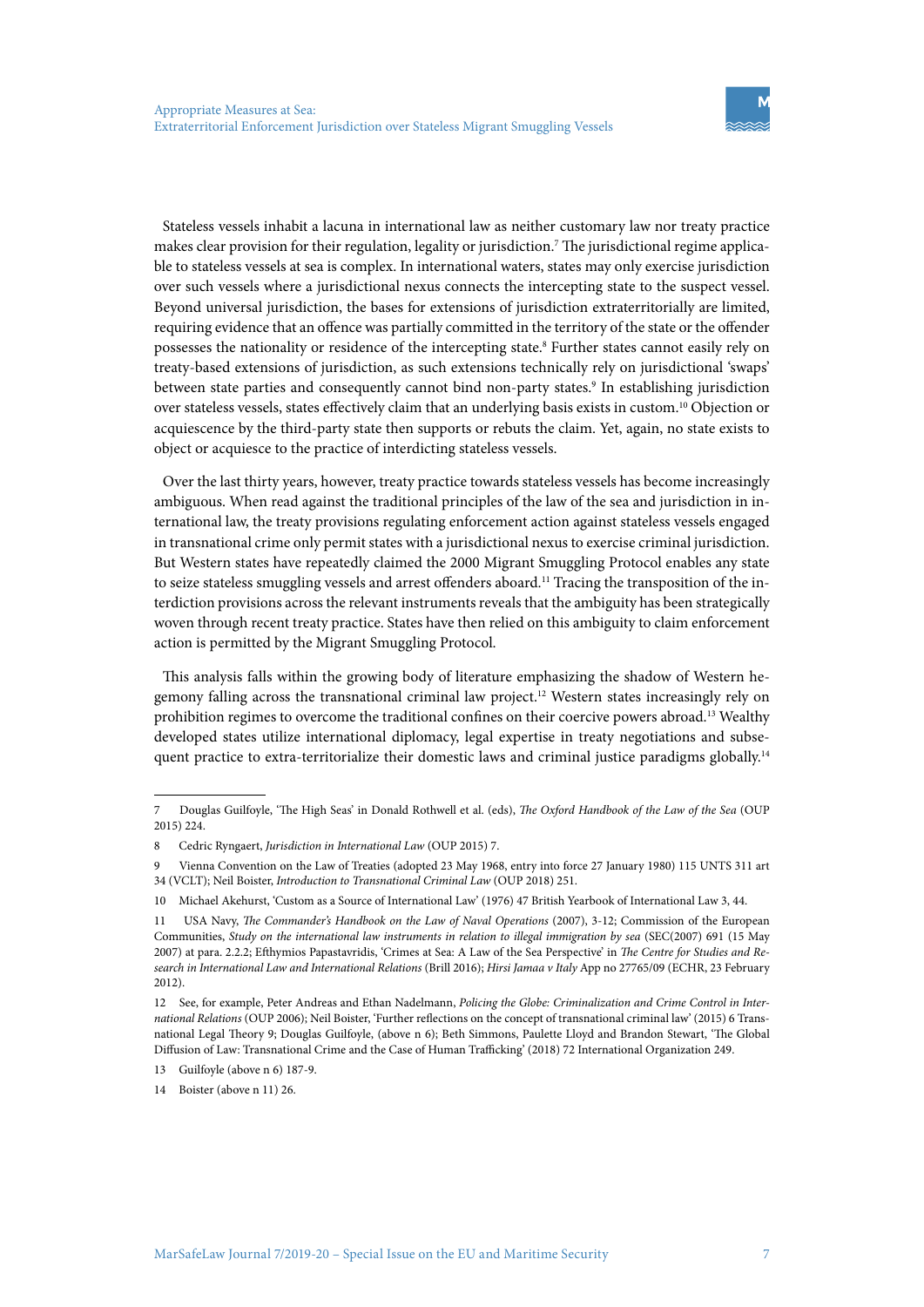Relying on custom to subsequently clarify ambiguity in the transnational crime instruments favours the sovereign interests of the dominant members of the international community,<sup>15</sup> as only few states have the resources to engage in maritime interdiction outside their territorial seas as a form of subsequent practice interpreting a treaty.

While stateless vessels do not have many champions on the international stage, the risks in covertly shifting the extent of coercive state power reaches beyond their decks. At the micro level, the rights of individuals have frequently been compromised by extensions of enforcement jurisdiction without the corresponding regulation and protection, particularly with the shift towards harsher border controls in the West. And at the macro level, instrumentally co-opting treaty drafting to promote domestic interests can eventually backfire, with initially hoodwinked states refusing to cooperate in the future.16 Sandwiched between the two is the overburdening and distorting effect of compliance with prohibition regime obligations on the criminal justice systems of developing states.<sup>17</sup> Continually co-opting transnational criminal law to suit purely Western interests risks self-immolating the whole project.

This article argues that while new maritime threats require flexible interpretation of the law of the sea, any changes to extraterritorial enforcement powers must reflect the common understanding of states. Leaving revision of the law to instrumentally ambiguous treaty drafting and subsequent practice instead risks prioritizing the interests of powerful states at the expense of individual human rights and developing states. This article begins by explaining the application of extraterritorial criminal jurisdiction and jurisdiction in the law of the sea to stateless vessels (section 2), before tracking the cross-transposition of ambiguous terms through the relevant transnational crime instruments regulating smuggling by sea (sections 3-4), and examining how recent state practice, particularly on the part of the European Union (EU) in response to Mediterranean migrant crisis, has solidified an expansive approach to extraterritorial enforcement jurisdiction at odds with the law of the sea (section 5). The final section briefly canvasses the risks of developing transnational criminal law incoherently with the general principles underlying extraterritorial jurisdiction in international law.

<sup>15</sup> Patrick Kelly, 'The Twilight of Customary International Law' (2000) 40 Virginia Journal of International Law 449, 519; Martti Koskenniemi, 'International law and hegemony: a reconfiguration' (2004) 17 Cambridge Review of International Affairs 197, 198.

<sup>16</sup> Andreas Kulick, 'From Problem to Opportunity? An Analytical Framework for Vagueness and Ambiguity in International Law' (2016) 59 German Yearbook of International Law 1, 7: Kulick gives the example of the semi-strategic ambiguity incorporated in the UNSC Resolutions on Libya used by France, the UK and the US to conduct airstrikes against Qaddafi's regime, which resulted in Russia vetoing subsequent UNSC resolutions (21-22).

<sup>17</sup> Boister (above n 9) 38.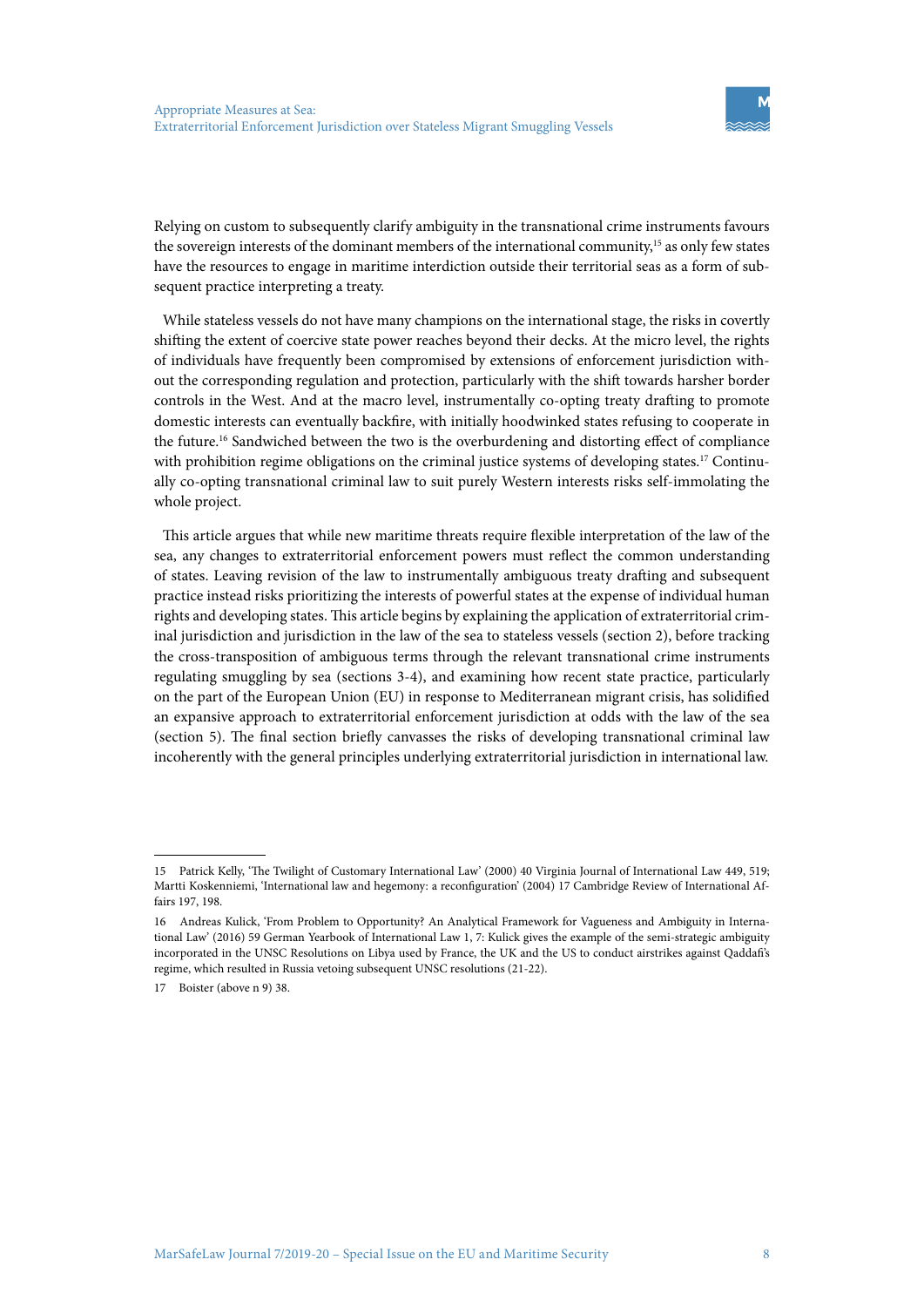## 2. Interdiction of Stateless Vessels in International Law

The recent migrant crisis has exposed the unsettled nature of criminal jurisdiction over stateless vessels engaged in crime in international waters. Approximately 1.5 million people escaping conflict or poverty have reached Europe by sea since 2015.18 Most of these migrants and asylum seekers have been transported across the Mediterranean from Turkey and the Magreb states on inflatable dinghies or wooden fishing boats by migrant smugglers.19 In June 2015, the EU naval operation, EUNAVFOR MED Operation Sophia, was launched in response to the overwhelming numbers of people fleeing the Syrian conflict.20 The mission's core mandate was to identify, capture and destroy vessels and weapons used by suspected migrant smugglers to 'disrupt the business model of human smuggling and trafficking networks'.<sup>21</sup> Operation Sophia is the latest of several naval operations commenced by the EU over the last decade to 'save lives' and 'strengthen border control' at sea.22 In contrast to the often secretive, unilateral interdictions by individual states, their multilateral nature has required greater transparency about the legal bases permitting the operations in international waters. As a consequence, Operation Sophia has been carefully packaged as a legitimate extraterritorial action in accordance with international law.23

The legal instruments underpinning EUNAVFOR MED Operation Sofia rely on UNCLOS and the 2000 Migrant Smuggling Protocol for enforcement jurisdiction over stateless vessels suspected of smuggling in international waters. However, neither instrument explicitly provides clear enforcement powers beyond stop and search. Seizure and arrest is not provided for in UNCLOS and remains ambiguous in the protocol. The absence of an explicit jurisdictional basis in treaty law effectively delegates the establishment of jurisdiction to an underlying principle of customary international law.24 But customary international law is silent on whether states may exert jurisdiction over stateless

<sup>18</sup> UNHCR, 'Operations Portal: Refugee Situations' (22 July 2019) <https://data2.unhcr.org/en/situations/mediterranean> accessed 13 December 2019.

<sup>19</sup> Operation Commander Enrico Credendino, 'EUNAVFOR MED Op SOPHIA, Six Monthly Report: 22 June to 31 December 2015' (*EUNAVFOR MED*, 29 January 2016) 6.

<sup>20</sup> EUNAVFOR Med, 'Mission Factsheet' (13 June 2017) <https://eeas.europa.eu/sites/eeas/files/eunavfor\_med\_-\_mission\_13\_june\_2017\_en.pdf> accessed 13 December 2019.

<sup>21</sup> ibid; Council Decision (CFSP) 2015/778 of 18 May 2015 on a European Union military operation in the Southern Central Mediterranean, OJ L122/31 (Council Decision 2015/778) art 2.

<sup>22</sup> European Commission, *'*EU Operations in the Mediterranean Sea' (, 2016) < https://ec.europa.eu/home-affairs/sites/ homeaffairs/files/what-we-do/policies/securing-eu-borders/fact-sheets/docs/20161006/eu\_operations\_in\_the\_mediterranean\_sea\_en.pdf> accessed 13 December 2019.

<sup>23</sup> Council Decision (CFSP) 2016/118 of 20 January 2016 concerning the implementation by EUNAVFOR MED operation SOPHIA of United Nations Security Council Resolution 2240 (2015), OJ L23/63; European Parliamentary Research Service, 'At a Glance: EU mounts new maritime operation to tackle Mediterranean people traffickers' (*European Parliament,* 5 June 2015) <www.europarl.europa.eu/RegData/etudes/ATAG/2015/559489/EPRS\_ATA%282015%29559489\_EN.pdf > accessed 13 December 2019.

<sup>24</sup> Rosemary Rayfuse, 'Regulation and Enforcement in the Law of the Sea: Emerging Assertions of a Right to Non-flag State Enforcement in the High Seas Fisheries and Disarmament Contexts' (2005) 24 Australian Yearbook of International Law 181, 182.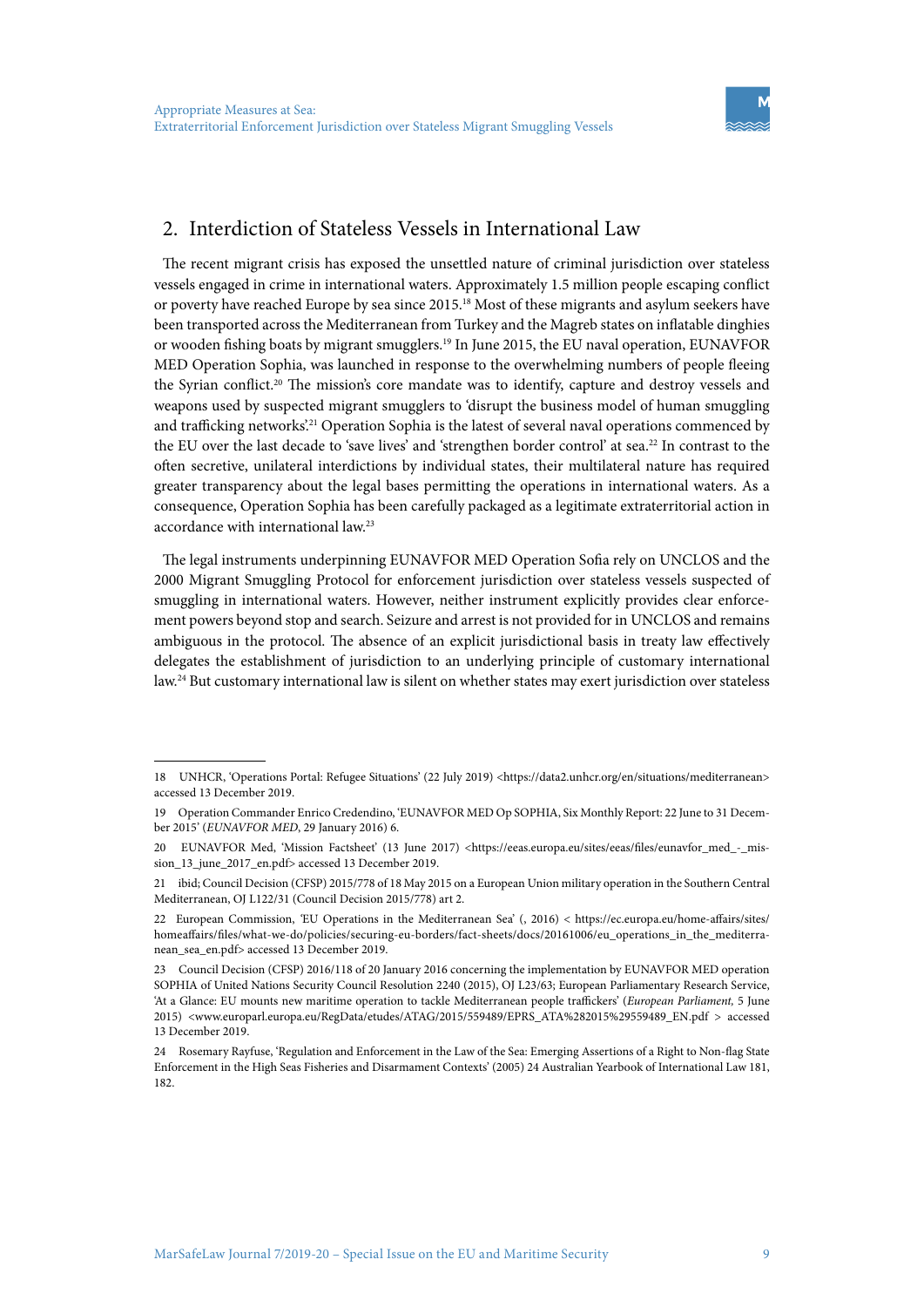vessels on the high seas or not.<sup>25</sup> Thus, having failed to find a base in other sources of jurisdiction, interpretations of Article 8(7) permitting coercive action over suspect vessels depend on the conceptual characterization of extraterritorial enforcement jurisdiction. While the requirement for a jurisdictional nexus for enforcement action is more consistent with the allocation of jurisdiction in customary law, recent treaty law and international practice indicates a shift towards a new exception to the express requirement of a jurisdictional nexus connecting the intercepting state to a suspect stateless vessel.<sup>26</sup>

#### 2.1 Extraterritorial Criminal Jurisdiction

For international lawyers, the term jurisdiction functions to allocate competences and rights normally aligned to state sovereignty.<sup>27</sup> But jurisdiction is not a tangible object, but rather a 'omnibus' concept used to make sense of competing rights and responsibilities.<sup>28</sup> As a concept, however, it is confusing as 'jurisdiction' can refer to a territory, a polity, a foreign nation, the legal reach of a court or tribunal, or the relationship between the state and an individual.<sup>29</sup> Moreover the meaning and scope of jurisdiction can change, depending on the location and the field of law. Although appropriate allocations of jurisdiction are essential to prevent interference in the international affairs of other states and protect the equality of states,<sup>30</sup> abstract legal theorizing on jurisdiction as a whole is still surprisingly sparse.<sup>31</sup> Most scholars note simply that *Lotus* is highly confusing and generally disregarded, a permissive rule requires a connecting jurisdictional nexus, state practice has provided five more or less accepted heads of jurisdiction, and enforcement jurisdiction remains territorial.<sup>32</sup>

In international law, criminal jurisdiction is normally characterized as being two-pronged: jurisdiction to legislate and jurisdiction to enforce.33 Prescriptive jurisdiction refers to the state's authority to

33 *SS Lotus* (above n 29) at para. 18-20; Natalie Klein, *Maritime Security and the Law of the Sea* (OUP 2011) 62.

<sup>25</sup> JPA François (Special Rapporteur), 'Report on the High Seas' (16 March 1950) UN Doc. A/CN.4/17, 6-7; International Law Commission, 'Yearbook of the International Law Commission 1956', UN Doc. A/3159, 284.

<sup>26</sup> Patricia Mallia, *Migrant Smuggling by Sea* (Martinus Nijhoff 2010) 114.

<sup>27</sup> Ian Brownlie, *Principles of Public International Law* (7th edn, OUP 2008) 106.

<sup>28</sup> ibid; *Oppenheim's International Law* (9th edn, Longman 1992) 456.

<sup>29</sup> Rain Liivoja, 'The criminal jurisdiction of states: a theoretical primer' (2010) 7 NoFo 25, 26.

<sup>30</sup> *SS Lotus (France v Turkey)* [1927] PCIJ Rep Series A No 10; F.A Mann, 'The doctrine of international jurisdiction revisited after twenty years'(1984) 186 Collected Courses of the Hague Academy of International Law 20; *Oppenheim's International Law* (above n 27) 476.

<sup>31</sup> For the few generalist studies on jurisdiction, see Mann, (above n 29) and Thomas Mann 'The doctrine of international jurisdiction revisited after twenty years' (1984) 186 Collected Courses of the Hague Academy of International Law*;* Michael Akehurst, 'Jurisdiction in International Law' (1973) 46 British Yearbook of International Law 145; Ryngaert (above n 8).

<sup>32</sup> For example, Christopher Staker, 'Jurisdiction' in Malcolm Evans (ed) *International Law* (4th edn, OUP 2014); Ryngaert (above n 8); Rosalyn Higgins, Problems and Process: International Law and How We Use It (OUP 1994) chapter 4; Arrest War*rant of 11 April 2000 (Democratic Republic of Congo v Belgium)* [2002] ICJ Rep 3 sep op Guillaume and joint sep op Higgins, Kooijmans and Buergenthal. See also the critique of Alex Mills, highlighting that scholarly work on jurisdiction is fairly limited and focuses on 'a fairly ritualized account of the standard 'heads' of jurisdiction: 'Rethinking Jurisdiction in International Law' (2014) 84 British Yearbook of International Law 187, 188.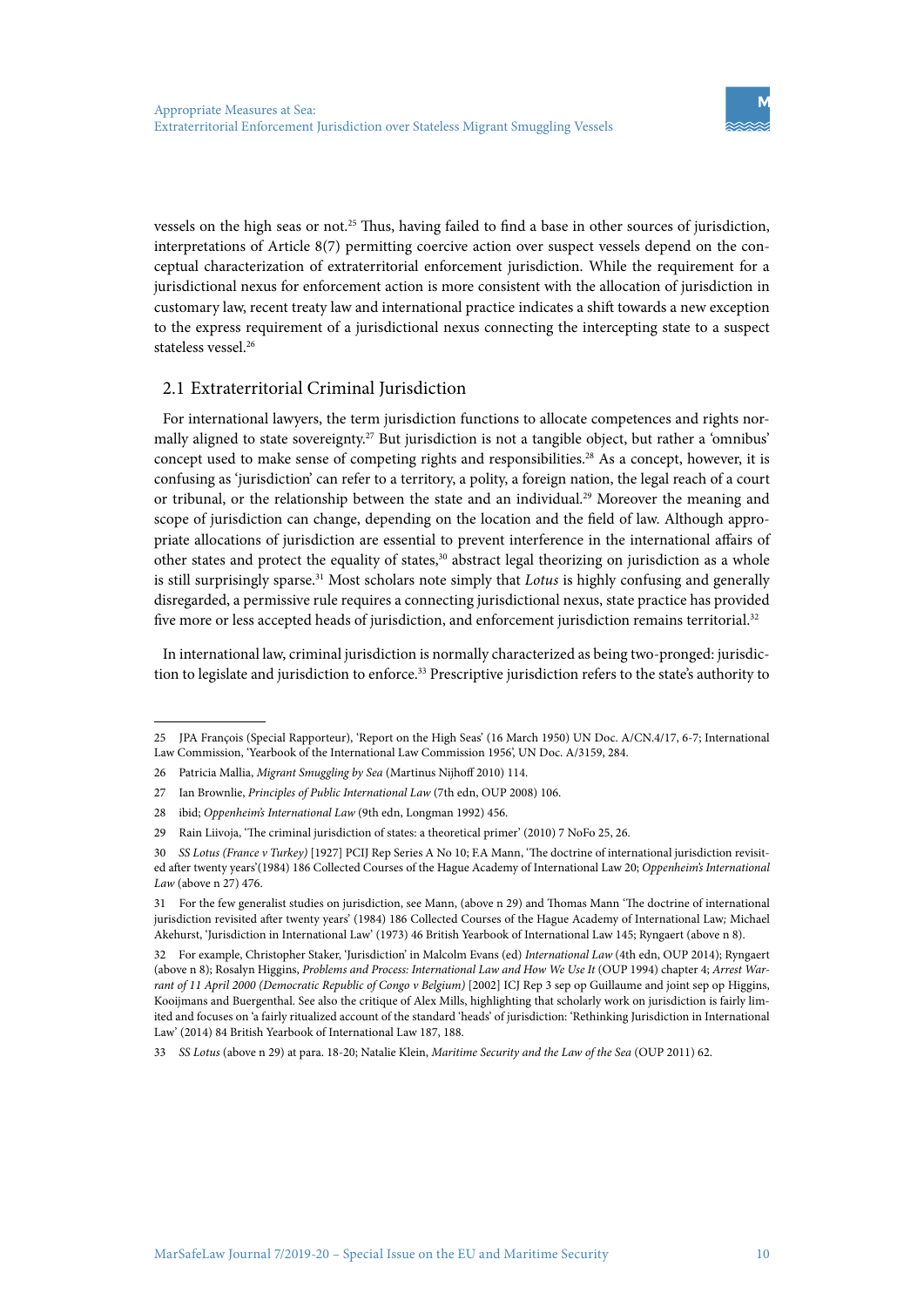determine both the substance and scope of norms through the adoption of legislation.<sup>34</sup> Enforcement jurisdiction is the execution of those rules through police or judicial action. In the case of purely territorial offences, prescriptive and enforcement jurisdiction are coextensive,<sup>35</sup> but extraterritorially the ambit of permitted actions does not necessarily overlap. International law may permit a state to enact legislation over conduct or persons outside their territorial borders, but the sovereignty of other states prevents them from directly enforcing those laws.

Ignoring the muddling *Lotus* debate,<sup>36</sup> contemporary international law 'permits states to exercise jurisdiction (whether by way of legislation, judicial activity or enforcement) upon a number of grounds<sup>'37</sup> but as with all customs, their standing between states varies.<sup>38</sup> This means a state cannot safely assert jurisdiction without a sufficient connection to interests, people or activities falling within its sovereign sphere. State practice has confirmed territoriality and active nationality (perpetrator) as undisputable bases for jurisdiction.<sup>39</sup> States also routinely assert subjective and objective territorial jurisdiction for conduct initiated territorially and completed extraterritorially, and the reverse.<sup>40</sup> More recently, the assertion of extraterritorial prescriptive jurisdiction by a state where the victim is a national (passive personality), and if a crime threatens the internal or external security of a state, have crystalized as accepted heads of jurisdiction.41 But no standard practice has coalesced around entirely objective territorial jurisdiction where only 'effects' are felt by the legislating state, despite promulgation by the United States,<sup>42</sup> and, at times, the EU.<sup>43</sup> Finally, international law recognizes universal jurisdiction only for the most heinous crimes of international concern, being grave war crimes<sup>44</sup> as well as the *sui generis* case of piracy on the high seas.<sup>45</sup>

<sup>34</sup> Council of Europe, European Committee on Crime Problems, Extraterritorial Criminal Jurisdiction (1990) 4-5.

<sup>35</sup> Boister (above n 9) 246.

<sup>36</sup> Even the judges in the Wood Pulp Cases appear confused in the permissive/prohibitive rule debate in international law: *Ahlström Osakeyhtiö and Ors v Commission of the European Communities (Wood Pulp Case)* [1988] ECR 5193, 5212-3.

<sup>37</sup> Malcolm Shaw, *International Law* (7th edn, CUP 2014) 488.

<sup>38</sup> Akehurst (above n 30) 44. According to Akehurst, an act (or the exercise of jurisdiction) is contrary to international law if it usurps the sovereign powers of the host state. That is, if the acting state undertakes an activity pertaining to the host state. All criminal enforcement activities clearly fall within the sovereignty of the host state: 26.

<sup>39</sup> *'*Harvard Research Draft Convention on Jurisdiction with Respect to Crime' (1935) 29 American Journal of International Law 439 arts 3, 5; Shaw (above n 36) 488-497.

<sup>40</sup> Staker (above n 31) 317.

<sup>41</sup> *Arrest Warrants Case*, (above n 31) sep op Guillaume, at para. 4; joint sep op Higgens, Kooijmans and Buergenthal at para. 47.

<sup>42</sup> Vaughan Lowe, 'US Extraterritorial Jurisdiction: The Helms-Burton and D'Amato Acts' (1997) 46 International and Comparative Law Quarterly 378.

<sup>43</sup> Higgins, (above n 31), 75; see also *Wood Pulp Case* (above n 35).

<sup>44</sup> M. Cherif Bassiouni, 'Universal Jurisdiction for International Crimes: Historical Perspectives and Contemporary Practice' (2001) 42 Vanderbilt Journal of International Law, 82, 115-6; Antonio Cassese, 'Is the Bell Tolling for Universality? A Plea for a Sensible Notion of Universal Jurisdiction' (2003) 1 Journal of International Criminal Justice 589, 591.

<sup>45</sup> UNCLOS art 104.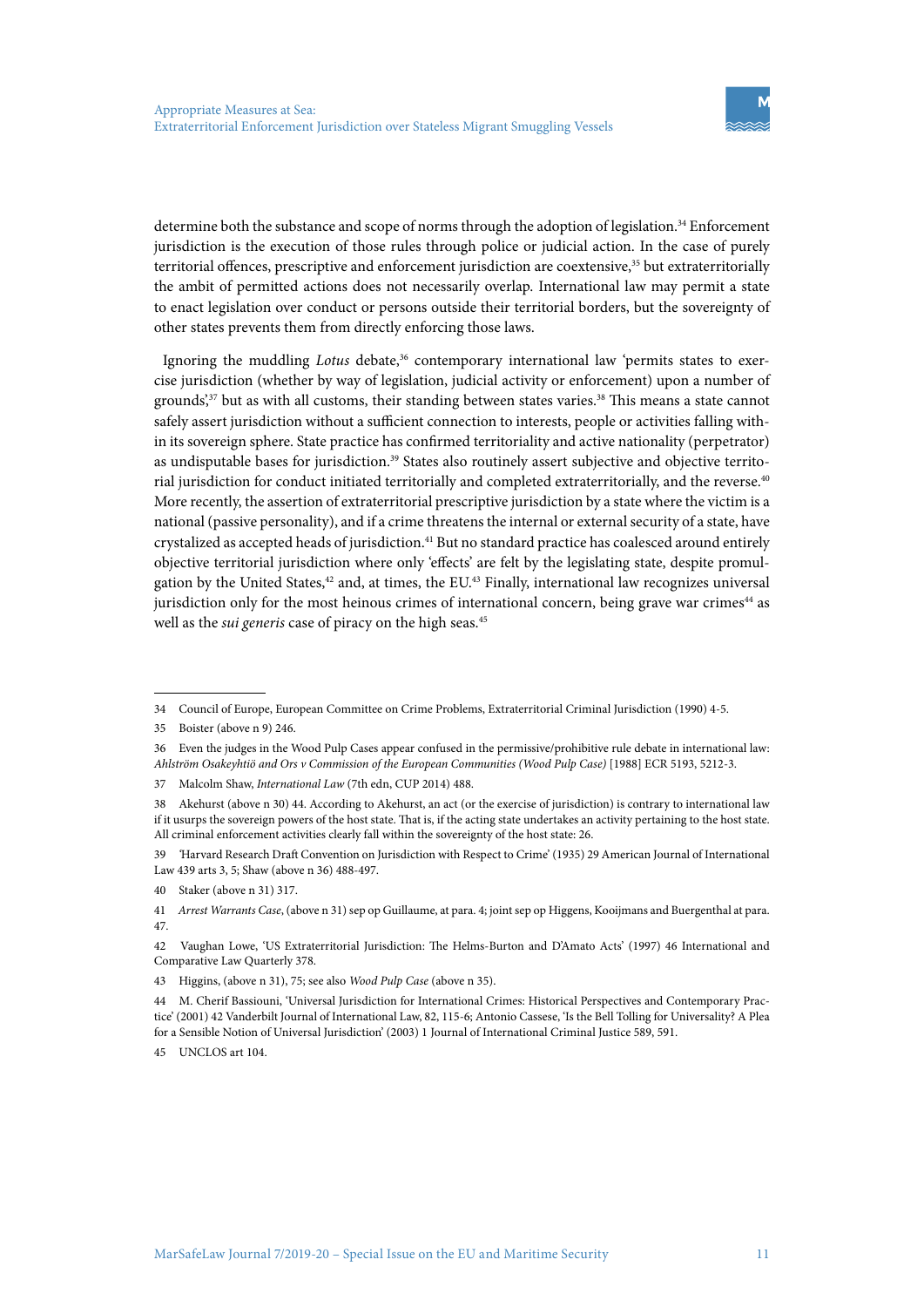#### 2.2 Prescribing and Enforcing

Enforcement jurisdiction is generally characterized as being 'strictly territorial',46 but this often confuses prerogative with scope. When discussing jurisdiction, courts and scholars predominantly note the requirement of a jurisdictional nexus between state and person or conduct, but do not elucidate whether this requirement applies to only prescriptive jurisdiction or also to enforcement actions. International case-law on enforcement jurisdiction has been sparse, leaving most of the heavy lifting to theorists.<sup>47</sup> As one of the few theorists to explicitly discuss enforcement jurisdiction in detail, F.A. Mann sets out three rules governing the relationship between prescription and enforcement in international law.48 Firstly, coercive action is only lawful when enforcing legislation enacted in accordance with international law. And secondly, even where a law is validly enacted, that does not in itself entitle the exercise of unlimited power to enforce that law.49 The first rule relates to the prerogative for enforcement action and the second to geographical scope. Mann adds the final proposition that the ability to enforce legislation domestically does not entail possession of necessary legislative jurisdiction, and 'does not render the enforcement jurisdiction valid in public international law'.<sup>50</sup>

But terminological and conceptual misunderstandings have muddied the waters around prescriptive and enforcement jurisdiction. This partly arises from semantics; both the repetition of terms for different things and the use of different terms for the same thing. Thus 'having' jurisdiction can refer to the scope of a rule determined by a domestic legislature, but also to the limits imposed by international law on a state extending the scope of its laws.<sup>51</sup> On the other hand, lawyers often refer to states 'asserting' prescriptive jurisdiction and 'exercising' enforcement jurisdiction, when both enacting laws and applying them are in fact 'exercise' of jurisdiction.<sup>52</sup> Thus, despite Mann presuming otherwise, he is actually in agreement with Ian Brownlie about the parasitic nature of enforcement jurisdiction. For Brownlie there is:

[N]o essential distinction between the legal bases for and limits of substantive (or legislative) jurisdiction, on the one hand, and, on the other, enforcement (or personal, or prerogative) jurisdiction. The one is a function of the other. If the substantive jurisdiction is beyond lawful limits, than any consequent enforcement jurisdiction is unlawful.<sup>53</sup>

<sup>46</sup> See e.g., Mills (above n 31), 195; Roger O'Keefe, 'Universal Jurisdiction: Clarifying the Basic Concept' (2004) 2 Journal of International Criminal Justice 735, 740.

<sup>47</sup> For the few cases see *Lotus* (above n 29) and *Arrest Warrants* (above n 31).

<sup>48</sup> Mann (above n 29) 34-35.

<sup>49</sup> Erik Jaap Molenaar, 'Port State Jurisdiction: Towards Mandatory and Comprehensive Use' in David Freestone, Richard Barnes and David Ong (eds), *The Law of the Sea: Progress and Prospects* (OUP 2006) 192; Klein (above n 32) 62-63.

<sup>50</sup> Mann (above n 29) 34-35. Of course countries can choose to disregard international law. A law can be breach international law and still be valid from a domestic perspective. In 'The doctrine of jurisdiction in international law', Mann also states 'it is hardly possible for [a state] to enjoy enforcement jurisdiction, when it is without legislative jurisdiction' (above n 30) 128.

<sup>51</sup> Liivoja (above n 28) 54.

<sup>52</sup> cf Council of Europe, European Committee on Crime Problems, Extraterritorial Criminal Jurisdiction (1990) 4-5.

<sup>53</sup> Brownlie (above n 26) 311.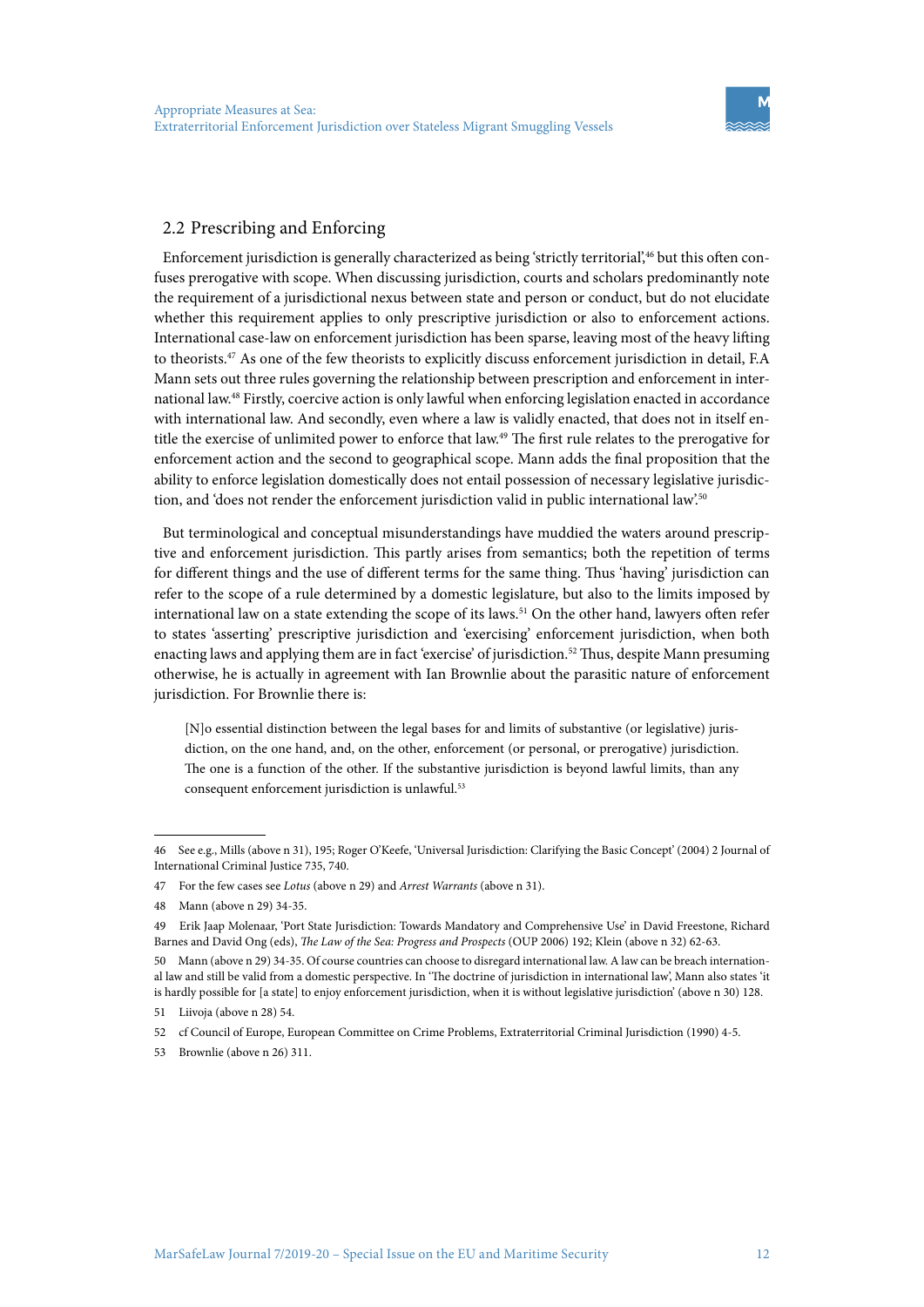Brownlie was not referring to geographical reach (as Mann assumed) but the legal basis; that valid enforcement jurisdiction presupposes valid legislative jurisdiction.<sup>54</sup> By replacing 'enforcement' and 'prescriptive' with less loaded terms, Liivoja helpfully explains that 'a rule of adjudication is possible only where an underlying rule of conduct exists'.55

Roger O'Keefe, on the other hand, explicitly rejects the dependence of enforcement authority on prescriptive authority.56 He contends that 'jurisdiction to enforce is […] strictly territorial' to refer to both prerogative and scope. For O'Keefe, jurisdiction to prescribe and enforce 'are logically independent of each other'.57 Thus on his account, a state can territorially enforce a law based on an exorbitant exercise of prescriptive jurisdiction without breaching any 'rule of international law governing jurisdiction to enforce.<sup>58</sup> A state may enact and enforce its laws as it chooses (subject only to its treaty commitments and human rights obligations).<sup>59</sup> As no sovereign toes are stepped on (or foreign sovereign powers usurped),<sup>60</sup> he presumes that no international rules are breached. While he is correct that the legality of enforcement action cannot affect the legality of prescriptive action, it is not because the two competences are autonomous, but because enforcement is parasitic upon prescription.

O'Keefe's interpretation is important, as, if correct, it would justify the use of enforcement powers over stateless vessels on the high seas without prescriptive jurisdiction being explicitly granted. If the high seas are conceptualized as *res communis*, with an underlying concurrent jurisdiction shared by all states,<sup>61</sup> and enforcement jurisdiction is not logically or legally dependent on prescriptive jurisdiction, then theoretically the Migrant Smuggling Protocol could provide for enforcement actions over stateless vessels in international waters, even without prescriptive jurisdiction or customary universal jurisdiction *qua* piracy being explicitly granted.

#### 2.3 Stateless Vessels in the Law of the Sea

Interdiction of foreign vessels at sea requires a valid legal basis. Jurisdiction at sea is divided into zones of competence for coastal states, flag state jurisdiction and limited treaty-based extensions of

<sup>54</sup> Liiovja (above n 28) 54.

<sup>55</sup> ibid 54. As Liiovja explains one has to first ask 'whether the criminal law of a particular state actually applies to certain behavior. If it does, then the next question is a procedural one: which is the appropriate court? The question of the jurisdiction of a court is thus parasitical upon the question of applicability (or scope, or ambit, or incidence) of the substantive law: (above n 28) 35.

<sup>56</sup> O'Keefe contends the judges in Attest Warrant inaccurately elide the concepts of prescriptive and enforcement jurisdiction: (above n 45) 735, 749-50; cf Cassese (above n 43) 593.

<sup>57</sup> O'Keefe (above n 45) 741.

<sup>58</sup> ibid.

<sup>59</sup> Staker (above n 31) 316.

<sup>60</sup> Akehurst (above n 30) 147.

<sup>61</sup> Daniel Patrick O'Connell, *The International Law of the Sea* (OUP 1982) 792-6; Douglas Guilfoyle, *Shipping Interdiction and the Law of the Sea* (CUP 2009) 342.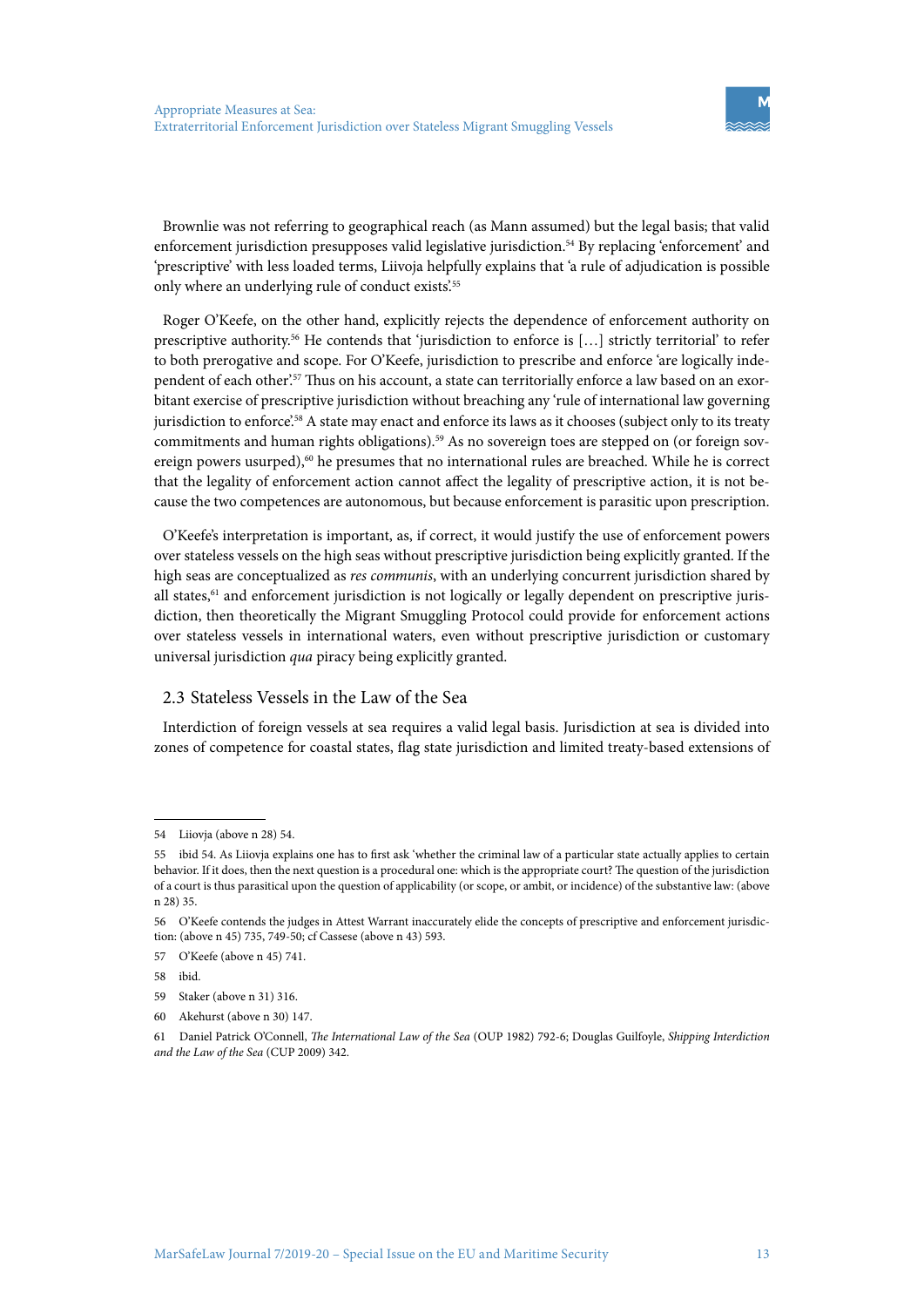authority.62 Vast amounts of the ocean are international waters, falling outside the jurisdiction of any one state.63 The rules regulating state jurisdiction are complex because of the differing rights and obligations in each zone, separately overlaid by flag state jurisdiction. States can rely on a variety of legal bases to interdict smuggling vessels at sea, including flag state jurisdiction or authorization, coastal state powers or search and rescue obligations for vessels in distress.<sup>64</sup> Enforcement action at sea takes a different form than on land, with the range of standard actions including 'surveillance, stopping and boarding vessels, search or inspection, reporting arrest or seizure of persons and vessels, detention, and formal application of law by judicial or other process, including imposition of sanctions'.<sup>65</sup>

Stateless smuggling vessels fall into a jurisdictional lacuna in the law of the sea. UNCLOS, which codified the customary law regulating the high seas, contains very few provisions on enforcement within coastal state jurisdiction, and practically nothing on enforcement beyond those zones.<sup>66</sup> UN-CLOS grants only very limited general enforcement powers over non-national vessels in international waters. Article 110 permits board and search on the high seas to establish piracy, slave trade, unauthorized broadcasting, concealed nationality and statelessness, but not for further action once established. Further enforcement action on the high seas is only explicitly permitted in the case of piracy via Article 105 and unauthorized broadcasting via Article 109. The former codifies the common jurisdiction over piracy in customary law, and the latter permits arrest and seizure where a jurisdictional nexus is verifiable. But UNCLOS makes no similar explicit provision for seizure or destruction of stateless vessels.

Neither migrant smuggling nor stateless vessels attract universal jurisdiction, as the former is not a core international crime and the latter is not a crime at all. Confusion surrounding interdiction of stateless vessels stems partly from their unsettled status in the law of the sea, as well as the multiple terms used to designate vessels of uncertain nationality.<sup>67</sup> While customary law obliges states to set conditions for granting nationality to ships, it does not require ships to actually possess nationality.<sup>68</sup> The conditions for granting nationality are left wholly to municipal law, which often does not require registration of small craft.69 Thus despite frequent conflation of the terms, being 'unflagged' or unregistered is not the same as being stateless,<sup>70</sup> instead true 'statelessness' only arises when a vessel has no

<sup>62</sup> Maria Gavouneli, *Functional Jurisdiction in the Law of the Sea* (Martinus Nijhoff 2007).

<sup>63</sup> UNCLOS art 89; C. John Colombos, *The International Law of the Sea* (4th edn, Longmans 1959) 54-55.

<sup>64</sup> UNCLOS arts 23, 25, 92; International Convention for the Safety of Life at Sea (adopted 1 November 1974, entry into force 25 May 1980) 1184 UNTS 278 ('SOLAS'); International Convention on Maritime Search and Rescue (adopted 27 April 1979, entry into force 22 June 1985) 405 UNTS 97 ('SAR').

<sup>65</sup> William Burke, *The New International Law of Fisheries: UNCLOS 1982 and Beyond* (OUP 1994) 303.

<sup>66</sup> ibid.

<sup>67</sup> JPA François (Special Rapporteur), 'Report on the High Seas' (16 March 1950) UN Doc. A/CN.4/17, 6-7.

<sup>68</sup> Convention on the High Seas (adopted 29 April 1958, entry into force 30 September 1962) 450 UNTS 11, art 5(1); UN-CLOS art 9(1); International Law Commission, Yearbook of the International Law Commission 1955, UN Doc. A/CN.4/ SER.A/1955, 13.

<sup>69</sup> Herman Meijers, *The Nationality of Ships* (Martinus Nijhoff 1967) 147.

<sup>70</sup> UNSC Res 2240 (9 October 2015) UN Doc S/RES/2240, para. 5; Guilfoyle (above n 6) 185.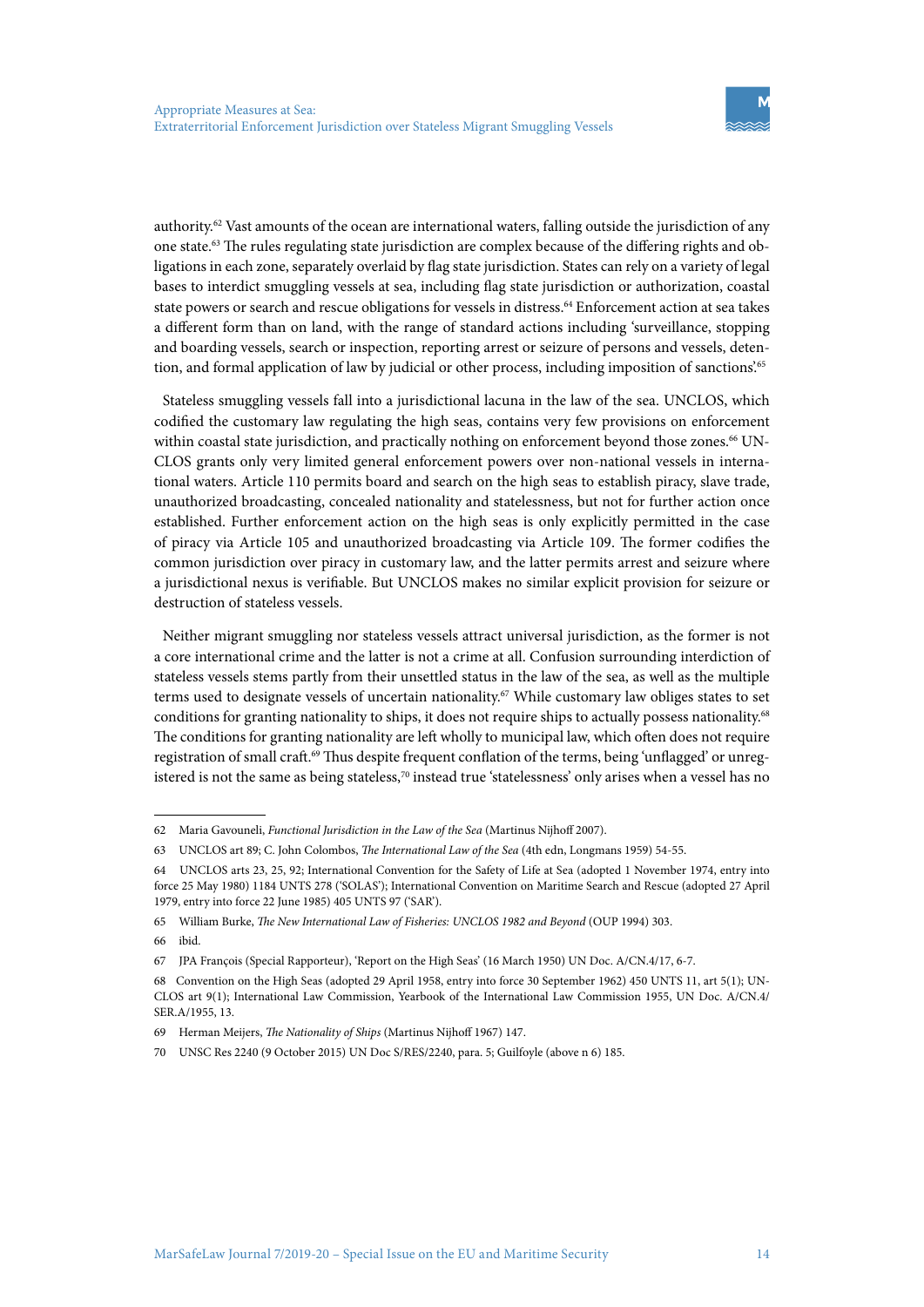jurisdictional links to a state or may be 'assimilated' to statelessness because it sails under two flags interchangeably.<sup>71</sup> However labelled, no well-known general principle of customary international law permits seizure of stateless vessels simply by virtue of being stateless, leaving the issue to be resolved at the abstract level.72

This legal lacuna has provoked two alternative positions on stateless vessels which result in diametrically opposed interpretations of Article 8(7) of the Migrant Smuggling Protocol.73 As treaties cannot technically extend jurisdiction beyond the states parties, $74$  the protocol relies on an underlying jurisdictional basis in custom or from general principles of international law. The first position, advocated by the US and increasingly by the EU, holds that absent a protective flag state, any state may seize a stateless vessel on the high seas.<sup>75</sup> The alternate position requires a jurisdictional nexus between intercepting state and vessel for the valid exercise of enforcement jurisdiction.76 This tension feeds into the allocation of extraterritorial jurisdiction in the protocol, with coercive measures permitted depending on the characterization of criminal enforcement jurisdiction in international law. While the requirement for a jurisdictional nexus is more in keeping with the general principles of international law governing jurisdiction and treaty practice, recent state practice indicates a developing exception to the requirement for a jurisdictional connecting point between the intercepting state and suspect stateless vessel.<sup>77</sup>

# 3. Interdiction of Migrant Smuggling Vessels in Transnational Criminal Law

Western states have relied on ambiguity in the Migrant Smuggling Protocol to interdict vessels engaged in migrant smuggling where nationality is uncertain. Article 8(7) of the protocol permits intercepting states to take 'appropriate measures' over vessels after establishing smuggling and statelessness. But it is unclear whether this refers to the unilateral exercise of criminal jurisdiction or only where alternative jurisdictional bases exist entitling enforcement action, such as coastal state

<sup>71</sup> UNCLOS arts 91 and 92.

<sup>72</sup> cf Vaughan Lowe, 'US Extraterritorial Jurisdiction: The Helms-Burton and D'Amato Acts' (1997) 46 International and Comparative Law Quarterly 378, 388.

<sup>73</sup> Ann Gallagher and Fiona David, *International Law of Migrant Smuggling* (CUP 2014) 422.

<sup>74</sup> Higgins (above n 31) 63-4; Cassese (above n 43) 594; Staker (above n 31) 323.

<sup>75</sup> *Naim Molvan v Attorney-General for Palestine* [1048] AC 351; *US v Marino-Garcia* 679 F.2d 1373 (1982); *Shaw* (above n 36) 457; USA Navy, *The Commander's Handbook on the Law of Naval Operations* (2007), 3-12; Commission of the European Communities, *Study on the international law instruments in relation to illegal immigration by sea* (SEC(2007) 691 (15 May 2007) at para. 2.2.2.

<sup>76</sup> RR Churchill and AV Lowe, *The Law of the Sea* (Manchester University Press 1999) 214; Malcolm Evans, 'The Law of the Sea' in Malcolm Evans (ed), *International Law* (4th edn, OUP 2010); Guilfoyle (above n 7) 216-8.

<sup>77</sup> Mallia (above n 25) 114.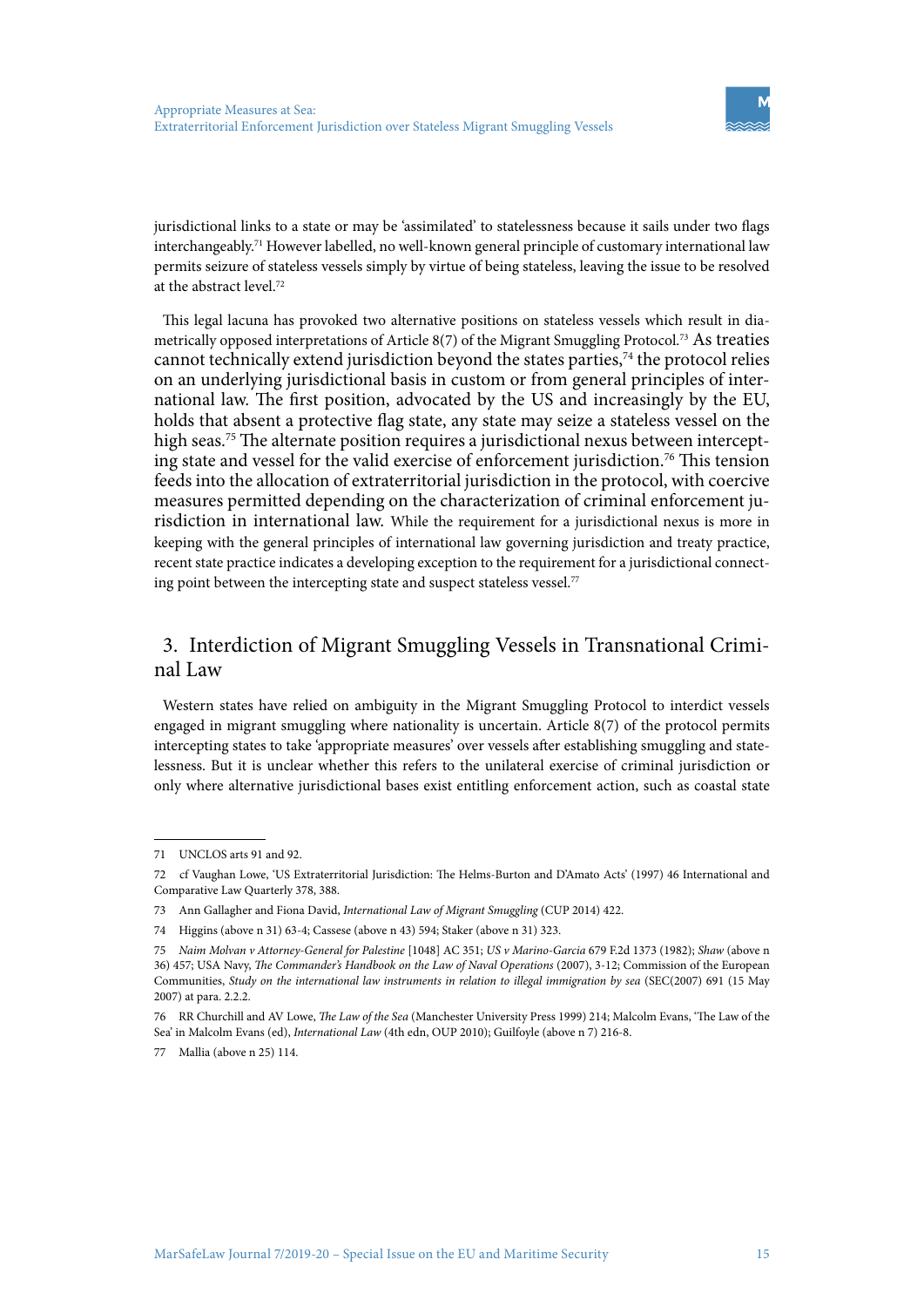jurisdiction or the nationality of offenders aboard. Historically, few states have asserted universal jurisdiction over stateless vessels on the high seas, instead recognizing that crime on stateless vessels simply fell into an unfortunate jurisdictional lacuna.<sup>78</sup> The failure to expressly permit seizure and arrest in Article 8(7) indicates that states parties were not prepared to remedy this by extending criminal enforcement jurisdiction to stateless vessels at the time of drafting.79 The preparatory works to the protocol reveal no common plan to modify the scope of enforcement jurisdiction extraterritorially. Instead, tracing the transposition of the provisions dealing with interdiction at sea indicates the ambiguity was strategically infused by several Western states across the relevant transnational crime instruments to give the impression of expanded enforcement powers.

Constructive ambiguity, a term purportedly coined by Kissinger, refers to the process of papering over disagreement between parties during negotiations by using ambiguous or vague language to accommodate divergent perspectives.<sup>80</sup> In treaty drafting, these different visions for the treaty are 'ultimately codified in terse, often vague or ambiguous treaty provisions that reflect a series of compromises.<sup>81</sup> While little theorized, relying on vague and ambiguous language is a well-known tactic to prevent negotiations from stalling.82 Resorting to ambiguity can have both positive and negative consequences. In a culturally pluralistic world, it allows for divergent norms to be ascribed to a particular term, such as 'family' in Article 23 of the International Covenant on Civil and Political Rights.<sup>83</sup> Where treaty provisions are directed towards purely domestic realization, this inclusive function of constructive ambiguity permits ascription by a larger number of states.<sup>84</sup> Flexible language defers confirmation of meaning to subsequent state practice, international agreements or judicial review.85

On the other hand, vague and ambiguous drafting can lead to confusion, obscurity and conflict, particularly where the preparatory works to the treaty fail to reveal the intended meaning of the parties, or no obvious review mechanism exists at the international level.<sup>86</sup> Recent empirical research

<sup>78</sup> ECOSOC Commission on Narcotic Drugs, 'Report of the meeting of the Working Group on Maritime Cooperation', UN Doc E/CN.7/1995/13 in Barbara Kwiatkowska et al. (eds), *International Organizations and the Law of the Sea: Documentary Yearbook 1999* (Martinus Nijhoff Publishers 1999) 473, 477.

<sup>79</sup> Gallagher and David (above n 72) 245.

<sup>80</sup> Dan Snodderly (ed), *Peace terms: Glossary of terms for conflict management and peacebuilding* (United States Institute for Peace 2011) 16; Elie Friedman, 'Evasion strategies in international documents: when 'constructive ambiguity' leads to oppositional interpretation' (2017) 14 Critical Discourse Studies 385.

<sup>81</sup> Kevin Cope and Mila Versteeg, 'Review Essay: The interpretation of international law by domestic courts' (2017) 111 American Journal of International Law 538, 541.

<sup>82</sup> Discussed more often in conflict resolution documents than treaty drafting: see e.g., Christine Bell, *On the Law of Peace: Peace Agreements and the Lex Pacificatoria* (OUP 2008), 166; Friedman (above n 79) 385.

<sup>83</sup> International Covenant on Civil and Political Rights (adopted 19 December 1966, entry into force 23 March 1976) 999 UNTS 171 ('ICCPR') art 23; Kulick (above n 15) 11.

<sup>84</sup> ibid.

<sup>85</sup> George Walker, *Definitions for the Law of the Sea: Terms not defined by the 1982 Convention* (Martinus Nijhoff 2012) 48.

<sup>86</sup> VCLT art 32. This was particularly at issue in the drafting of UNCLOS. Many of the negotiations were informal and the meeting records were not recorded in writing: Anthony Aust, *Modern Treaty Law and Practice* (3rd edn, CUP 2013) 218-219.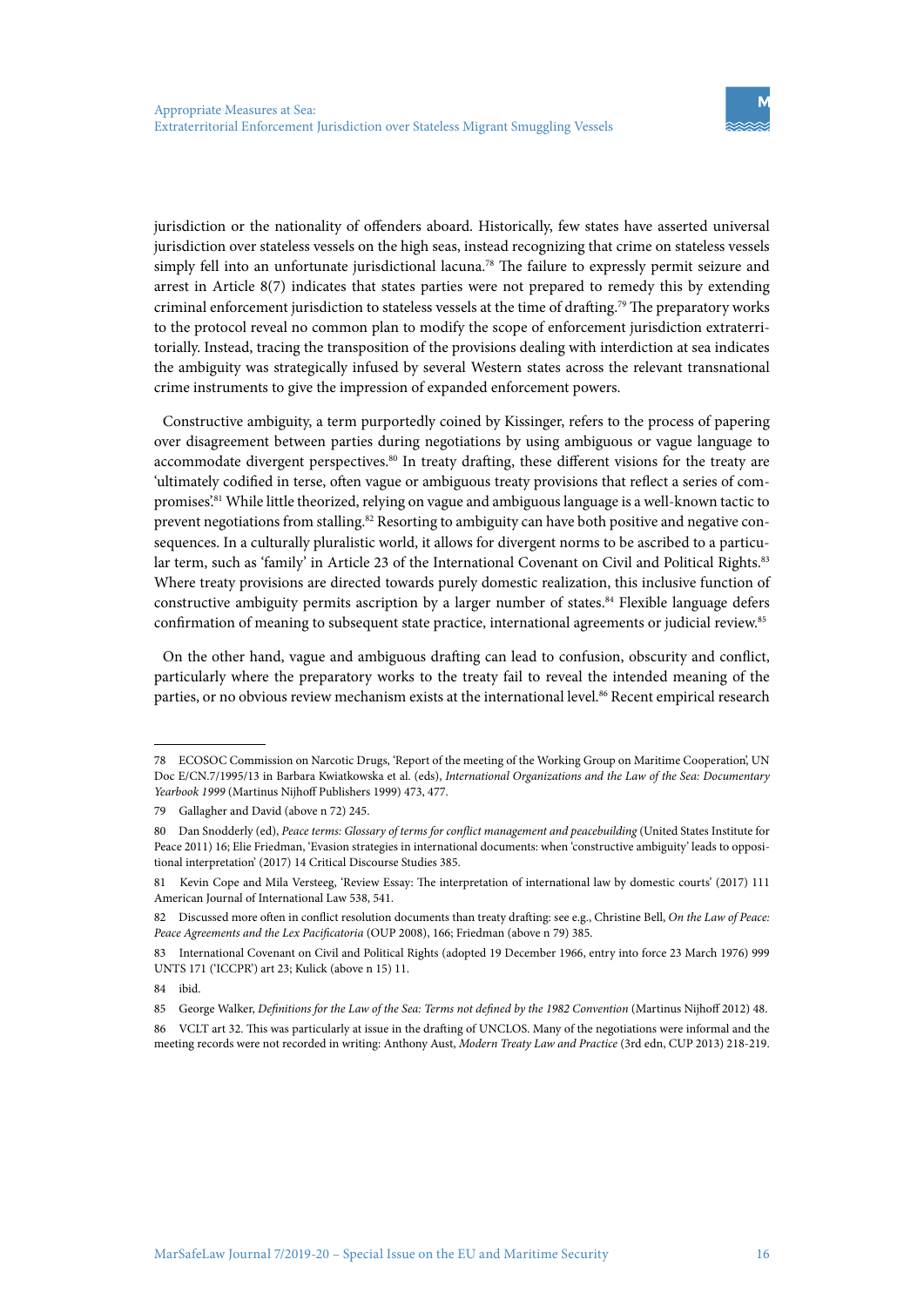by Linos and Pegram reveals how indeterminate treaty language can lead to poorer implementation and compliance by states.<sup>87</sup> Opacity in drafting can also be inadvertent, intentional or semi-strategic. While in some situations terms are left intentionally opaque to facilitate consensus in complex multilateral negotiations, ambiguity can also be covertly inserted by only some parties to the treaty. Kulick labels this kind of ambiguity 'semi-strategic',<sup>88</sup> the deliberate covert creation of legal loopholes or platforms for future action not intended or anticipated by all parties. But such covert ambiguity risks undermining the legitimacy of international agreements. Consenting to be bound to treaties is what gives the agreement 'normative force'.<sup>89</sup> And while universal acceptance of subsequent interpretations is not necessary for the stable development of international norms, duplicity in drafting and subsequent practice does expose international law to charges of hegemony and risks undermining constructive future inter-state cooperation.

#### 3.1 Ambiguity in the Migrant Smuggling Protocol

The Migrant Smuggling Protocol establishes a cooperation regime between states to combat migrant smuggling by sea. Premised on facilitating law enforcement cooperation, Article 8 permits states to request flag state authorization to take enforcement measures against foreign vessels suspected of migrant smuggling and for indeterminate measures against stateless vessels. Article 8(7) provides:

A State Party that has reasonable grounds to suspect that a vessel is engaged in the smuggling of migrants by sea and is without nationality or may be assimilated to a vessel without nationality may board and search the vessel. If evidence confirming suspicion is found, that State Party shall take appropriate measures in accordance with relevant domestic and international law.

It is not clear from the ordinary meaning of the provision whether it permits states to exercise criminal enforcement jurisdiction over stateless vessels. Reference to states taking 'appropriate measures' after confirming smuggling implies further enforcement powers beyond board and search, but not whether these powers accrue to any intercepting state or only where an independent jurisdictional nexus exists.

Reading the protocol coherently with jurisdiction in law of the sea, supports a restricted allocation of enforcement powers where an independent jurisdictional nexus is established.<sup>90</sup> Firstly, Article 8(7) is not restricted to the high seas, thus appropriate measures taken in accordance with international law can refer to a coastal state's functional jurisdiction to prevent passage which is not innocent into its territorial sea, or to prevent infringements of immigration regulations in the continuous

<sup>87</sup> Katerina Linos and Tom Pegram, 'The Language of Compromise in International Agreements' (2016) 70 International Organization 587.

<sup>88</sup> Kulick (above n 15) 7.

<sup>89</sup> Ingo Venzke, *How Interpretation Makes International Law: On Semantic Change and Normative Twists* (OUP 2013) 63.

<sup>90</sup> United Nations Office on Drugs and Crime ('UNODC'), *Model Law against the Smuggling of Migrants* (Vienna 2010) 84: 'Articles 7-9 of the Smuggling of Migrants Protocol should be read in the context of the international law of the sea[…] in drafting national laws[...] states parties will need to ensure consistency with' UNCLOS.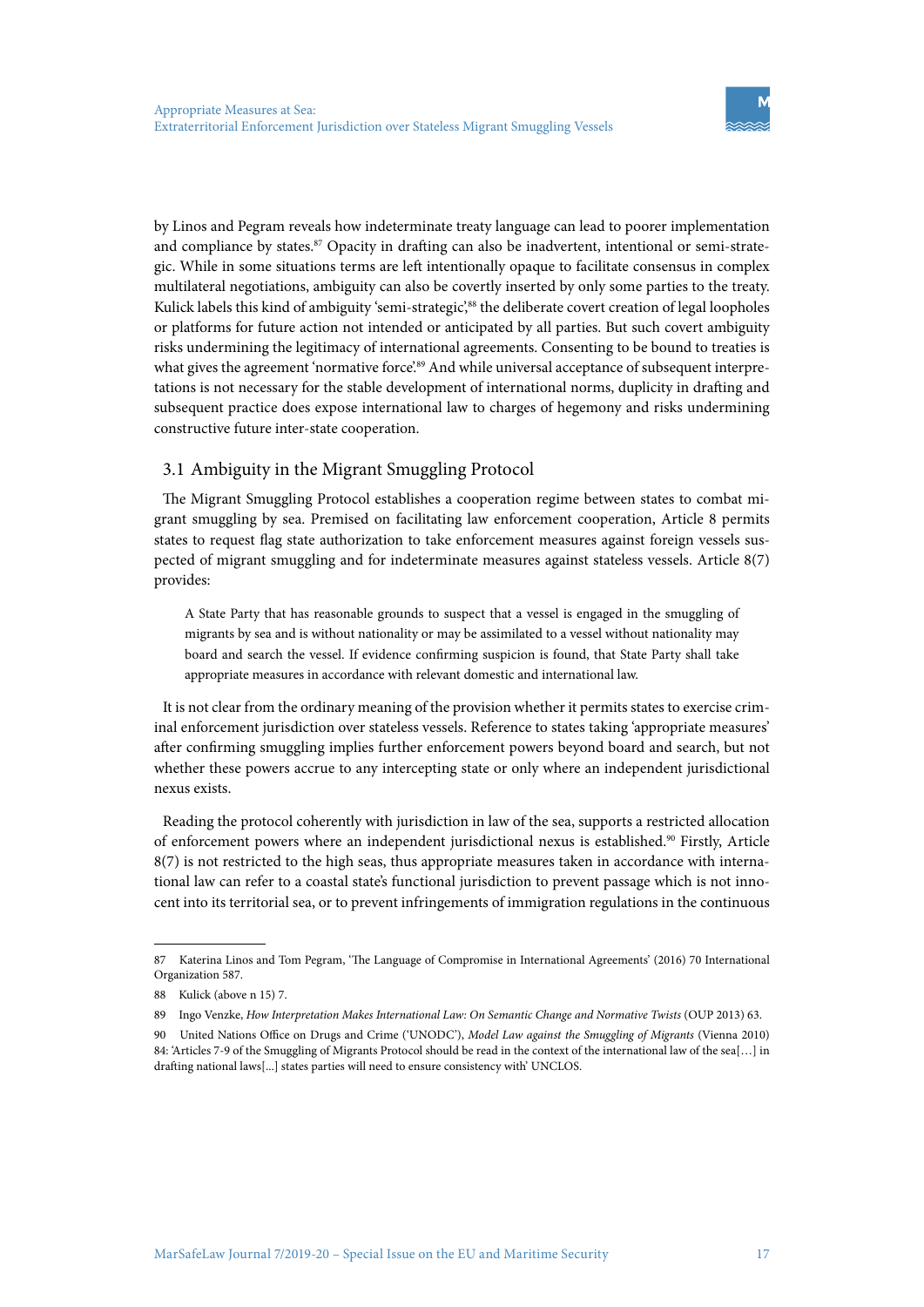zone.<sup>91</sup> The wording further encompasses situations where the intercepting state suspects both smuggling and statelessness, but following board and search uncovers nationality, in which case 'appropriate measures' refers to a subsequent request for flag state authorization to take further enforcement action.92 Further, appropriate measures have to be 'in accordance with relevant domestic and international law'.<sup>93</sup> As discussed above, this divorces the legal sources of enforcement and prescriptive jurisdiction in international law. Presuming enforcement jurisdiction is parasitic on prescriptive jurisdiction means 'appropriate measures' can only authorize general coercive powers if the Migrant Smuggling Protocol or its parent convention, the United Nations Convention Against Transnational Organized Crime (UNTOC),<sup>94</sup> clearly provided for prescriptive jurisdiction or an underlying basis for universal jurisdiction over migrant smuggling or stateless vessels existed in customary international law.

But neither UNTOC nor the Migrant Smuggling Protocol clearly extend jurisdiction to most instances of migrant smuggling at sea. Article 15 UNTOC, which also applies to the protocol,<sup>95</sup> sets out obligatory and optional bases of jurisdiction, validating the assertion of extraterritorial jurisdiction by states parties.<sup>96</sup> But each extraterritorial extension of jurisdiction in Article 15 requires a jurisdictional nexus connecting the state to the offence. UNTOC obliges states parties to establish jurisdiction over offences committed within their state territory, or aboard a flag state vessel, and permits establishment of jurisdiction over offences committed by or against national or by permanent residents.97 Article 15(2)(c) also tolerates a limited form of expanded territorial jurisdiction for the offences of participating in a criminal group and inchoate money laundering where the offence is committed outside the state party's territory with a view to omission of a serious crime within its territory. Thus states can only criminalize extraterritorial smuggling at sea offences where a national is a victim of smuggling or a national or person with habitual residence engages in smuggling. Unilateral powers over suspect stateless smuggling vessels therefore appear limited to board and search from Article 110 UNCLOS, or dependent on 'appropriate measures' in Article 8(7).

Unfortunately, the preparatory works to the Migrant Smuggling Protocol throw no light on the intended scope of the term 'appropriate measures'.<sup>98</sup> No definition is provided in the protocol or UN-

<sup>91</sup> UNCLOS arts 25 and 33. This is the interpretation given to the similar term referring to cooperation to suppress unflagged vessels engaged in narcotics smuggling in United Kingdom legislation implementing the 1988 Narcotics Convention: Criminal Justice (International Co-operation) Act 1990 [United Kingdom] s 20; Explanatory Notes Policing and Crime Act 2017 [United Kingdom] 28.

<sup>92</sup> Migrant Smuggling Protocol art 8(2).

<sup>93</sup> Migrant Smuggling Protocol art 8(7).

<sup>94</sup> United Nations Convention Against Transnational Organized Crime (adopted 12 December 2000, entry into force 29 September 2003) 2225 UNTS 209 ('UNTOC').

<sup>95</sup> Migrant Smuggling Protocol art 1(3); although McClean notes the interaction between art 15 UNTOC and the protocol is somewhat confused: David McClean, *Transnational Organized Crime: A Commentary to the UN Convention and its Protocols* (OUP 2007) 394.

<sup>96</sup> Boister (above n 9) 250-251.

<sup>97</sup> UNTOC art 15(2)(a) and (b).

<sup>98</sup> Travaux préparatoires of the negotiations for the elaboration of the United Nations Convention against Transnational Organized Crime and the Protocols thereto (United Nations 2006) 495-506 (*'Travaux préparatoires*')*.*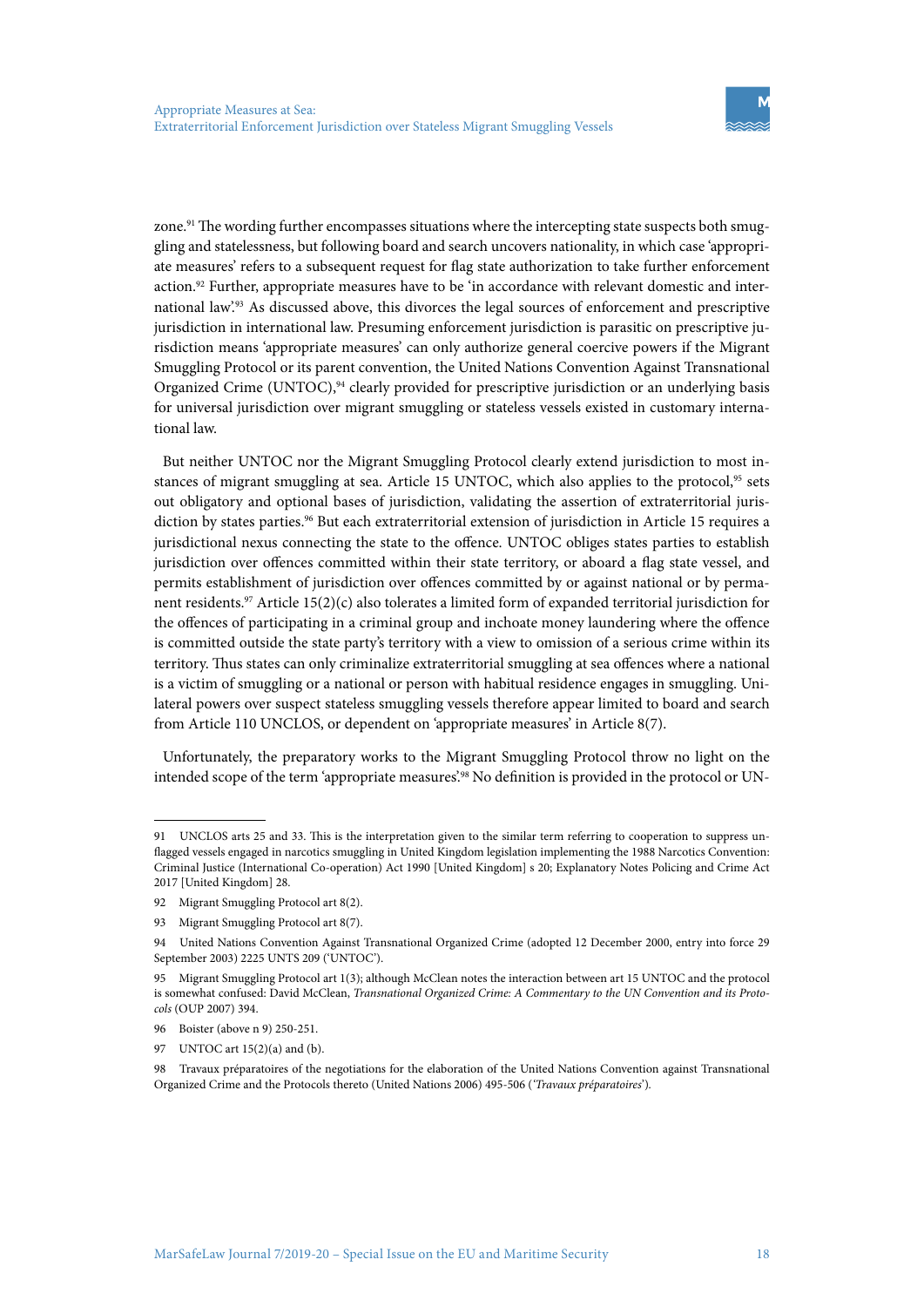TOC, the non-authoritative interpretative guides provide no guidance and the *travaux préparatoires* reveal nothing of the drafters intentions.<sup>99</sup> The term is also used in Article 8(2) for foreign flagged vessels. But in this context the term is deliberately left open to reflect the full-range of enforcement measures flag states can authorize on a case-by-case basis. The term 'appropriate measures' was first introduced during the drafting of the United Nations Convention against Illicit Traffic in Narcotic Drugs and Psychotropic Substances (1988 Narcotics Convention) to facilitate agreement between states on Article 17 on illicit traffic by sea, but also in the context of flag state authorization. The *travaux préparatoires* do not indicate whether states parties simply failed to account for jurisdiction over stateless vessels, or, aware of the jurisdictional lacuna, consensually delegated resolution of the issue to subsequent practice, or whether the ambiguity was covertly introduced by select states. But tracing the evolution of the term across related transnational crime instruments suggests the ambiguous drafting surrounding stateless vessels in recent treaty practice was a deliberate technique by some states parties to expand enforcement powers extraterritorially.

#### 3.2 Ambiguity in Antecedent Treaty Practice

UNCLOS provided a platform for claims of expanded enforcement powers in subsequent treaty practice by firstly expanding the right of visit to stateless vessels, and secondly through the introduction of a novel cooperation obligation for suppression of illicit traffic in narcotic drugs on the high seas. As discussed above, Article 110(1)(d) permits states to stop and search all non-national vessels suspected of being without nationality, but includes no further enforcement powers.100 Some commentators have argued that this silence reflects a pre-existing universal jurisdiction over stateless vessels in customary international law, effectively claiming the drafters felt its codification to be simply unnecessary.<sup>101</sup> But given that UNCLOS makes explicit provision for criminal enforcement jurisdiction over piracy, despite the undisputed universal jurisdiction in customary law, this interpretation is unlikely.102

<sup>99</sup> Neither the Legislative Guide to UNTOC or the UNODC Model Law on migrant smuggling discuss what actions might constitute 'appropriate measures' in the context of stateless vessels: Legislative Guides for the Implementation of the United Nations Convention Against Transnational Organized Crime and the Protocol Thereto (UNDOC 2004) 386-388; Model Law against the Smuggling of Migrants (UNODC 2010) 83-92; Travaux préparatoires*,* 495-506.

<sup>100</sup> Neither the official travaux préparatoires and unofficial records of the treaty negotiations explain the somewhat incoherent treatment of stateless vessels in UNCLOS. As no detailed formal records were kept of the drafting proceedings, it is not possible to establish whether the lop-sided inclusion of stateless vessels in art 110 was the result of a negotiated compromise or simple oversight. Unofficial records of the drafting sessions reveal stateless vessels first appear in a 'blue paper' from an informal consultative group in Geneva in 1975, and pop in and out of the draft provisions before settling in the final text of art 110. No evidence suggests further enforcement powers were envisaged by the drafters: C.2/Blue Paper No. 5, C.2/Blue Paper No.9 and C.2/Blue Paper No.9.Rev in Renate Platzöder, *The United Nations Conference on the Law of the Sea: Documents of the Geneva Session 1975* (vol IV, Oceana Publications 1982).

<sup>101</sup> See Deirdre Warner-Kramer and Krista Canty, 'Stateless Fishing Vessels: The Current International Regime And a New Approach' (2000) 5 Ocean and Coastal Law Journal 227, 231; Andrew Anderson, 'Jurisdiction over Stateless Vessels on the High Seas: an appraisal under Domestic and International Law' (1982) 13 Journal of Maritime Law and Commerce 323, 337. Sometimes stateless vessels are fallaciously analogized to piracy, a second *hostis humani generis,* as a means to extend universal jurisdiction: Eugene Kontorovich, 'The Piracy Analogy: Modern Universal Jurisdiction's Hollow Foundation' (2004) 45 Harvard International Law Journal 183.

<sup>102</sup> UNCLOS art 107.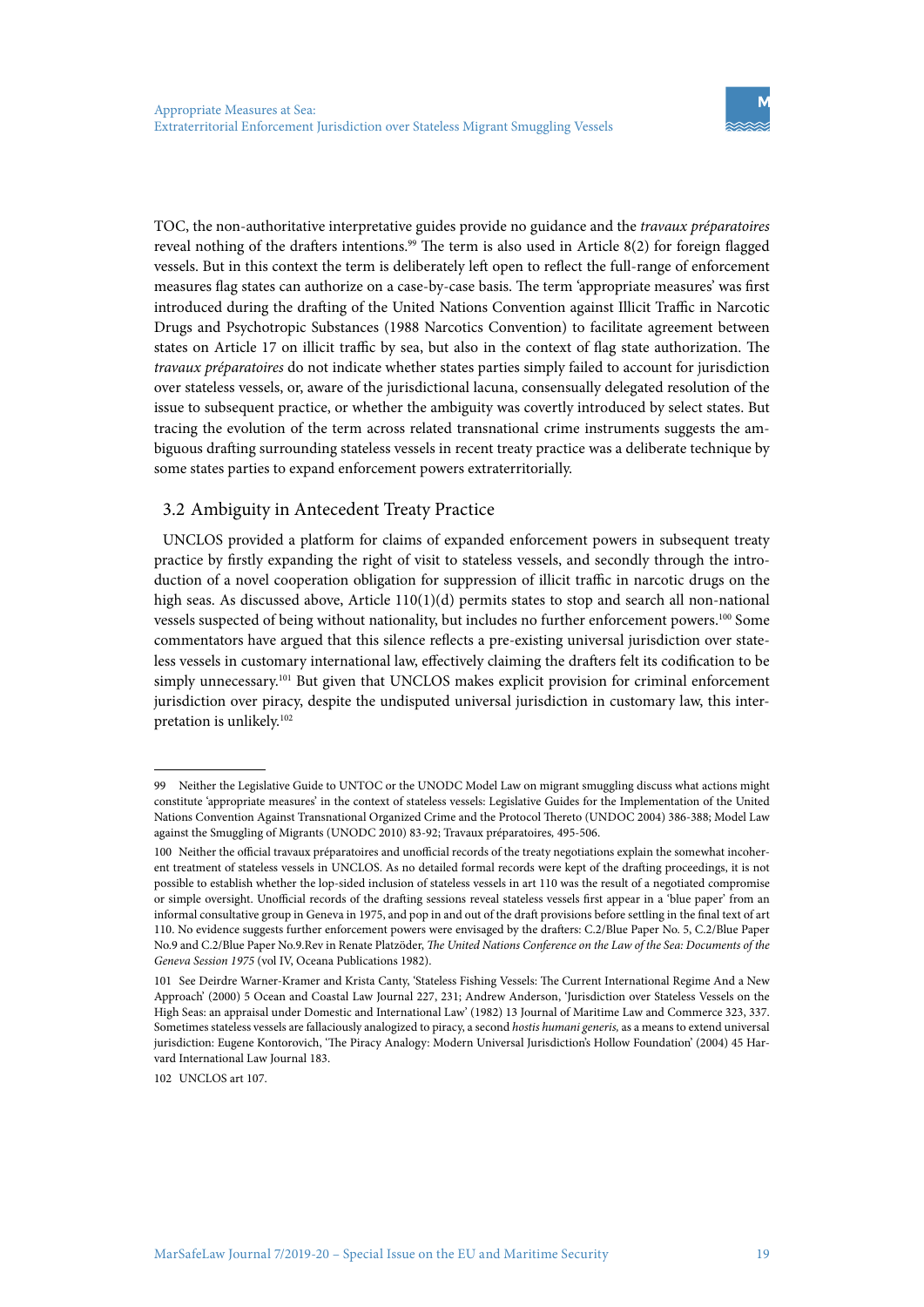UNCLOS also introduced a separate novel provision creating an obligation on states to cooperate in the suppression of illicit traffic in narcotic drugs on the high seas, where contrary to international conventions. Article 108(2) provides that states which have reasonable grounds for believing a ship flying its own flag is engaged in drug smuggling may request the cooperation of other states to suppress such traffic on the high seas. This enables states to request assistance, but does not place any obligation on the requested state. Further, it only refers to the requesting states' own vessels, and is thus not applicable to where a state seeks to intercept a vessel flying the flag of another state or stateless vessels.

This cooperation obligation was expanded and modified in the 1988 Narcotics Convention. Article 17 establishes a cooperation regime to facilitate law enforcement action against vessels engaged in drug smuggling. Article 17(2) replicates Article 108 UNCLOS, but shifts the emphasis from suppressing illicit traffic to suppressing the use of vessels in drug smuggling. Article 17, however, goes beyond Article 108 UNCLOS, with no explicit restriction in its geographic scope and applying also to vessels 'not displaying a flag or marks of registry'. Despite no coextensive establishment of prescriptive jurisdiction in Article 4 1988 Narcotics Convention, the reference to 'suppressing' a vessel's use in Article 17 has been interpreted as at least permitting the seizure of stateless vessels engaged in smuggling, if not also prescribing and prosecuting drug offences committed aboard.<sup>103</sup>

The unorthodox language in Article 17(2) is worth noting. The Article does not refer to requests for assistance over 'vessels without nationality', which is the standard term in international law for stateless vessels, but for the overlapping category of unflagged and unmarked vessels.<sup>104</sup> In treaties, domestic legislation and common parlance, 'flagged', registration and documentation are all substituted for nationality. But flying a flag is only an indication of nationality, not determinative.105 Thus, arguably Article 17(2) is not making reference to interdiction of stateless vessels at all. It merely acknowledges the right of visit contained in Article 110 UNCLOS to ascertain whether a suspect vessel is stateless; if, instead, foreign nationality is discovered, the intercepting state can request that flag state for authorization for enforcement actions as set out in Article 17(3) and (4). By conflating 'unflagged' and 'unregistered' with true statelessness, states are able to extend the reach of Article 110 powers.106

But the real contribution of the 1988 Narcotics Convention in infusing ambiguity into assertions of extraterritorial enforcement jurisdiction, is not the purported seizure power in Article 17(2), but the introduction of the open and undefined term 'appropriate measures' in Article 17(3) and (4). Article 17(3) provides that where a party has reasonable grounds to suspect that a foreign flagged vessel 'ex-

<sup>103</sup> Guilfoyle (above n 60) 17.

<sup>104</sup> Council of Europe, Explanatory Report to the Agreement on Illicit Trafficking by Sea, implementing Article 17 of the UN Convention against Illicit Traffic in Narcotic Drugs and Psychotropic Substances (Strasbourg 1995) 10.

<sup>105</sup> O'Connell (above n 60) 752.

<sup>106</sup> See for example, US Navy, 'Commander's handbook'*;* European Commission, Staff Working Document*, '*Study on the International Law Instruments in Relation to Illegal Immigration by Sea' SEC(2007) 691, 15 May 2007; Maritime Powers Act 2013 (Cth) [Australia] s 21(1).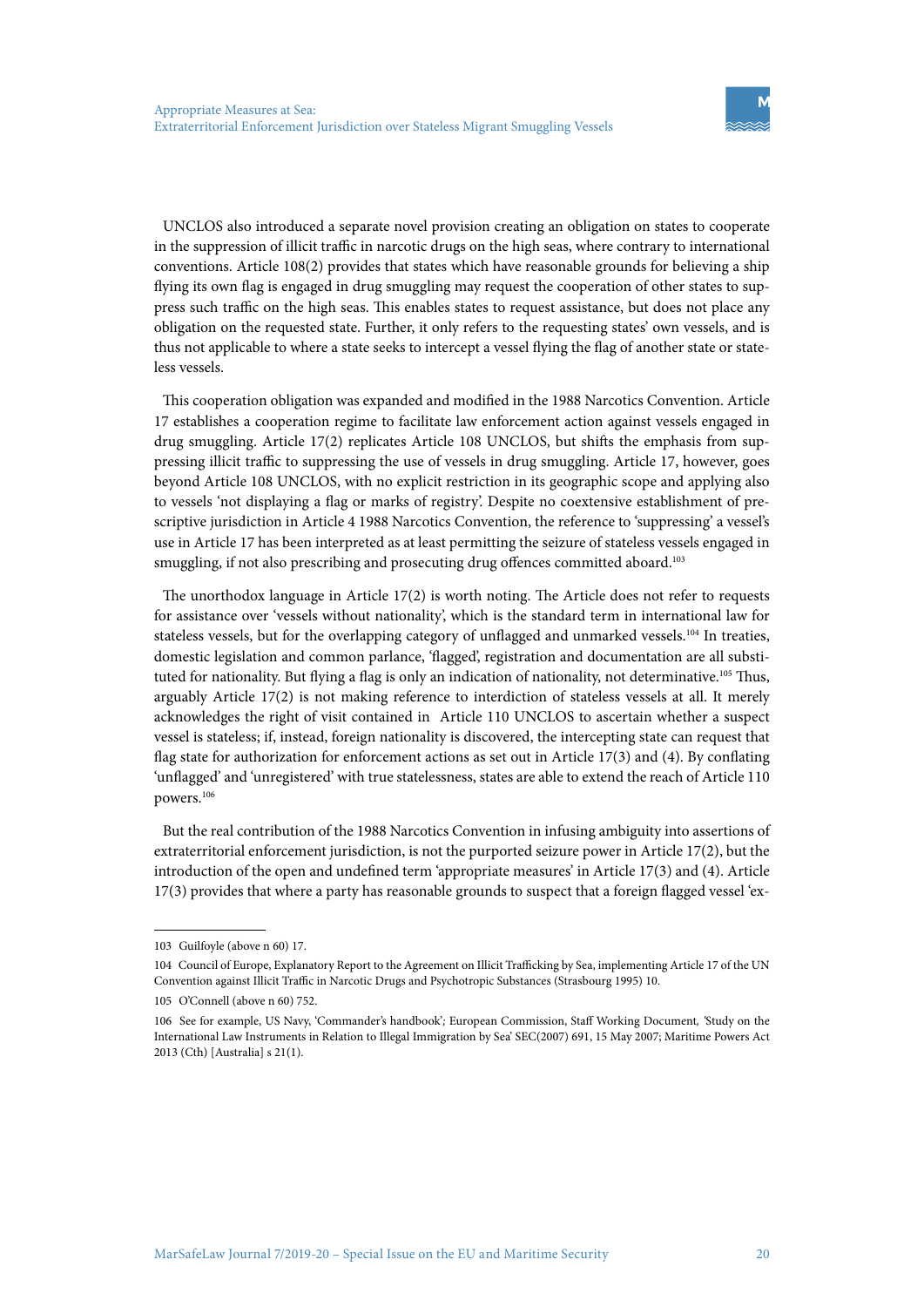ercising freedom of navigation' is engaged in illicit traffic, it may notify the flag state and, if receiving confirmation of registry, request subsequent authorization to 'take appropriate measures' over the vessel. The final draft deliberately omitted the word 'seizure' found in earlier versions, following concerns by states about encouraging use of force.107 Appropriate measures are dependent on flag state authorization, with each measure disjunctively relying on separate authorization.<sup>108</sup> Only the Argentinian delegate to the negotiations observed that with the replacement of seizure, 'it was no longer clear what "appropriate action" mentioned in paragraph  $4(c)$  was.<sup>109</sup> Article 17 thus introduced a new term into the lexicon of transnational criminal law, with no agreed meaning or contours. Typical of drafting in transnational crime instruments, both the format of Article 17(4) and the term 'appropriate measures' were reused in Article 8(7) of the Migrant Smuggling Protocol, which sets out enforcement measures states may take over stateless vessels suspected of smuggling migrants by sea.

International practice directly subsequent to the 1988 Narcotics Convention shows that states did not recognize Article 17(2) as permitting interdiction of stateless vessels engaged in drug smuggling. However, states were concerned with the jurisdictional gap allowing stateless vessels to operate with impunity.110 In 1995, the Council of European States attempted to fill the jurisdictional gap through the Agreement on Illicit Traffic by Sea, aimed at maximizing law enforcement efforts against drug smuggling.<sup>111</sup> The agreement requires states parties to establish prescriptive jurisdiction in their domestic legal codes over the 1988 Narcotics Convention offences when committed on board vessels without nationality, but provides no express coextensive enforcement jurisdiction.<sup>112</sup> Given the limited utility of the provision, it seems likely it was included to strategically close the jurisdictional gap. Although not widely ratified, the inclusion of a mandatory provision establishing prescriptive jurisdiction in the 1995 Agreement could be claimed as subsequent practice supporting a more lenient application of the jurisdictional nexus requirement.

# 4. Cross-Pollination in Transnational Criminal Law

Transnational crime instruments cross-pollinate; drafters have recycled and reused terms, language and norms across all the transnational crime treaties. Diffusion of terms and norms across instru-

<sup>107</sup> Official Records: 'United Nations Conference for the Adoption of a Convention against Illicit Traffic in Narcotic Drugs and Psychotropic Substances' (vol II, 29<sup>th</sup> meeting, UN Doc E/CONF.82/16/Add.1) at para. 8. States parties repeatedly expressed strong concerns throughout the negotiation of the 1988 Narcotics Convention not to disturb the jurisdictional balance achieved in UNCLOS.

<sup>108</sup> UN, 'Commentary on the UN Convention against Illicit Traffic in Narcotic Drugs and Psychotropic Substances' (Vienna 1998) UN Doc E/CN.7/590, 330.

<sup>109</sup> Official Records II (above n X) at para. 18.

<sup>110</sup> United Nations Economic and Social Council (ECOSOC) Commission on Narcotic Drugs (above n 77) 473, 477; UN-ODC, 'Practical Guide for competent national authorities under article 17 of the United Nations Convention against Illicit Traffic in Narcotic Drugs and Psychotropic Substances of 1988' (New York 2004) 27.

<sup>111</sup> William Gilmore, 'Narcotics interdiction at sea' (1996) 20 Marine Policy 3, 5.

<sup>112</sup> Agreement on Illicit Traffic by Sea, implementing Article 17 of the United Nations Convention against Illicit Traffic in Narcotic Drugs and Psychotropic Substances, Council of Europe, ETS No. 156, (Strasbourg, 31 January 1995) art 3(3).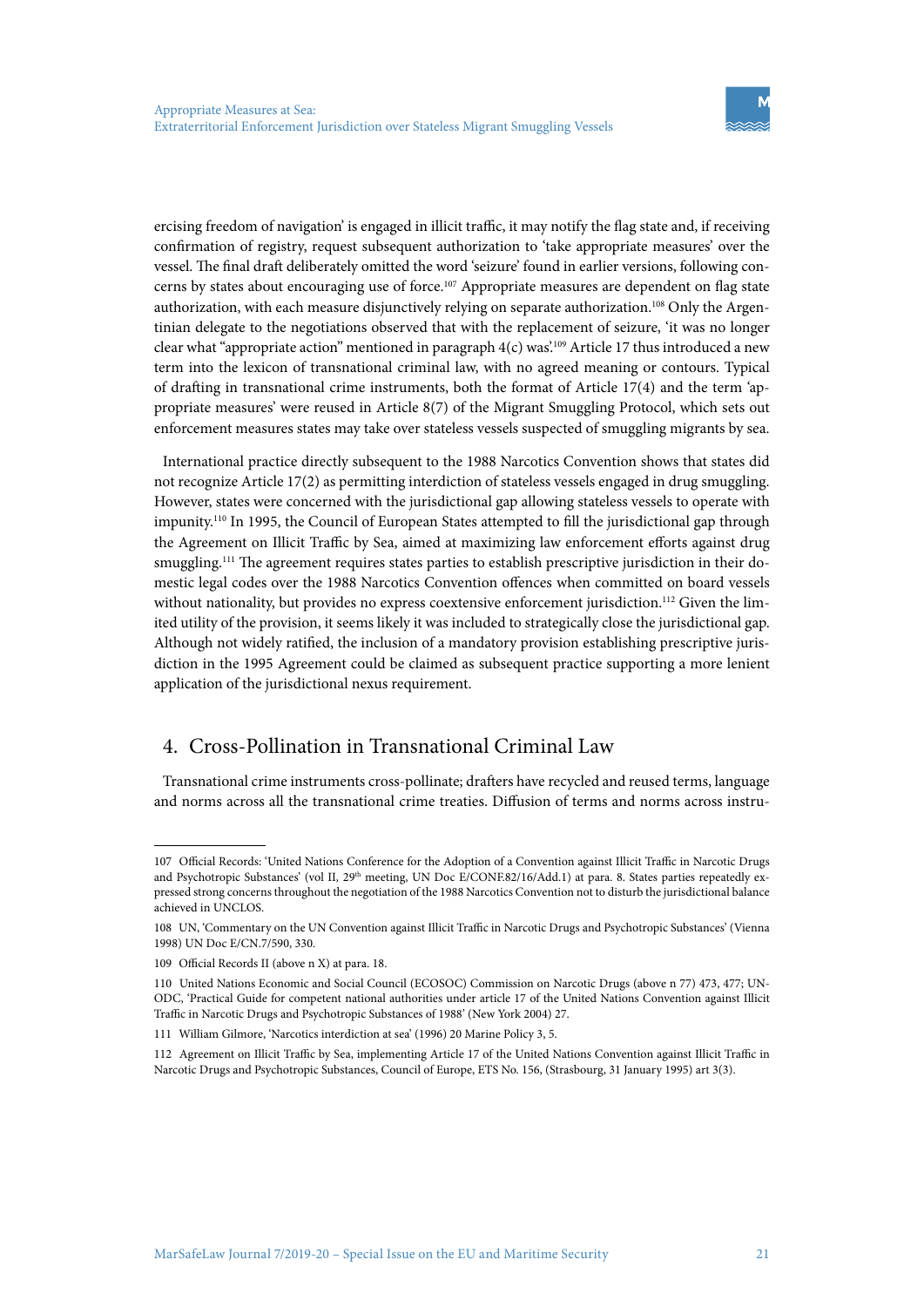ments reflects the synergic, dialectical nature of treaty drafting with states parties being more willing to accept familiar terminology from existing treaties than novel provisions.<sup>113</sup> Repeating already existing language saves times and effort for drafters and ensures continuity of obligations and coherent development within the field of transnational criminal law. But focusing only on chronological shifts in language risks overlooking the hegemonic nature of norm transfer, particularly the migration and modification of extraterritorial powers, across the transnational crime instruments.<sup>114</sup>

Looking back over the wider drafting history of the Migrant Smuggling Protocol reveals that ambiguity around legitimate interdiction powers was strategically introduced into Article 8(7) by the US, coherent with Andreas and Nadelmann's critique of the 'Americanization' of global law enforcement practices.115 Since the 1970s, the US has relied on bilateral treaties and dubious extraterritorial legislation to extend the reach of its criminal justice system,<sup>116</sup> and further resorting to strategic treaty practice and international diplomacy at the multilateral level to project its interpretation of extraterritorial enforcement jurisdiction globally.117 Recent treaty practice towards stateless vessels reflects this general policy, with interdiction provisions increasingly mirroring American claims to universal jurisdiction over stateless and unflagged vessels. This unidirectional process of norm transfer fits within broader critiques about the 'democratic deficit in the development of transnational criminal law'.<sup>118</sup>

#### 4.1 Drafting History of the Migrant Smuggling Protocol

The appearance of expanded interdiction powers over stateless smuggling vessels in the Migrant Smuggling Protocol resulted from strategic transpositions, reinterpretations and adjustments of provisions across UNCLOS, the 1988 Narcotics Convention and the International Maritime Organisation (IMO) Interim Measures Circular. While the preparatory works to the three instruments disclose very little about the origins of the ambiguity, looking slightly further afield reveals the pivotal role of the US in promoting the final text of Article 8(7). In response to domestic concerns about irregular Chinese migration in the early 1990s, the US sponsored two resolutions at the IMO and the

117 Andreas and Nadelmann (above n 11) 17, 105.

118 Boister (above n 11) 27.

<sup>113</sup> Cecily Rose, *International Anti-Corruption Norms* (OUP 2015) ch 3.

<sup>114</sup> This builds on the work of Paulette Lloyd, Beth Simmons and Brandon Stewart, examining norm diffusion in transnational criminal law: 'Combatting Transnational Crime: The Role of Learning and Norm Diffusion in the Current Rule of Law Wave' in Michael Zurn et al. (eds), *Rule of Law Dynamics* (CUP 2012) 154.

<sup>115</sup> Andreas and Nadelmann (above n 11) 17, 105; Ethan Nadelmann, *Cops Across Borders* (Pennsylvania University Press 1993) 470.

<sup>116</sup> William Gilmore, 'Narcotics interdiction at sea: UK-US cooperation' (1989) 13 Marine Policy 219; see for example the 2008 Drug Trafficking Vessel Interdiction Act, which claims extraterritorial jurisdiction over any stateless semisubmersible and submersible vessels attempting to evade detection on the high seas, arguably exceeding congressional power and inconsistent with international law: Ann Marie Brodarick, 'High Seas, High Stakes: Jurisdiction overs Stateless Vessels and an Excess of Congressional Power Under the Drug Trafficking Vessel Interdiction Act' (2012) 67 University of Miami Law Review 255.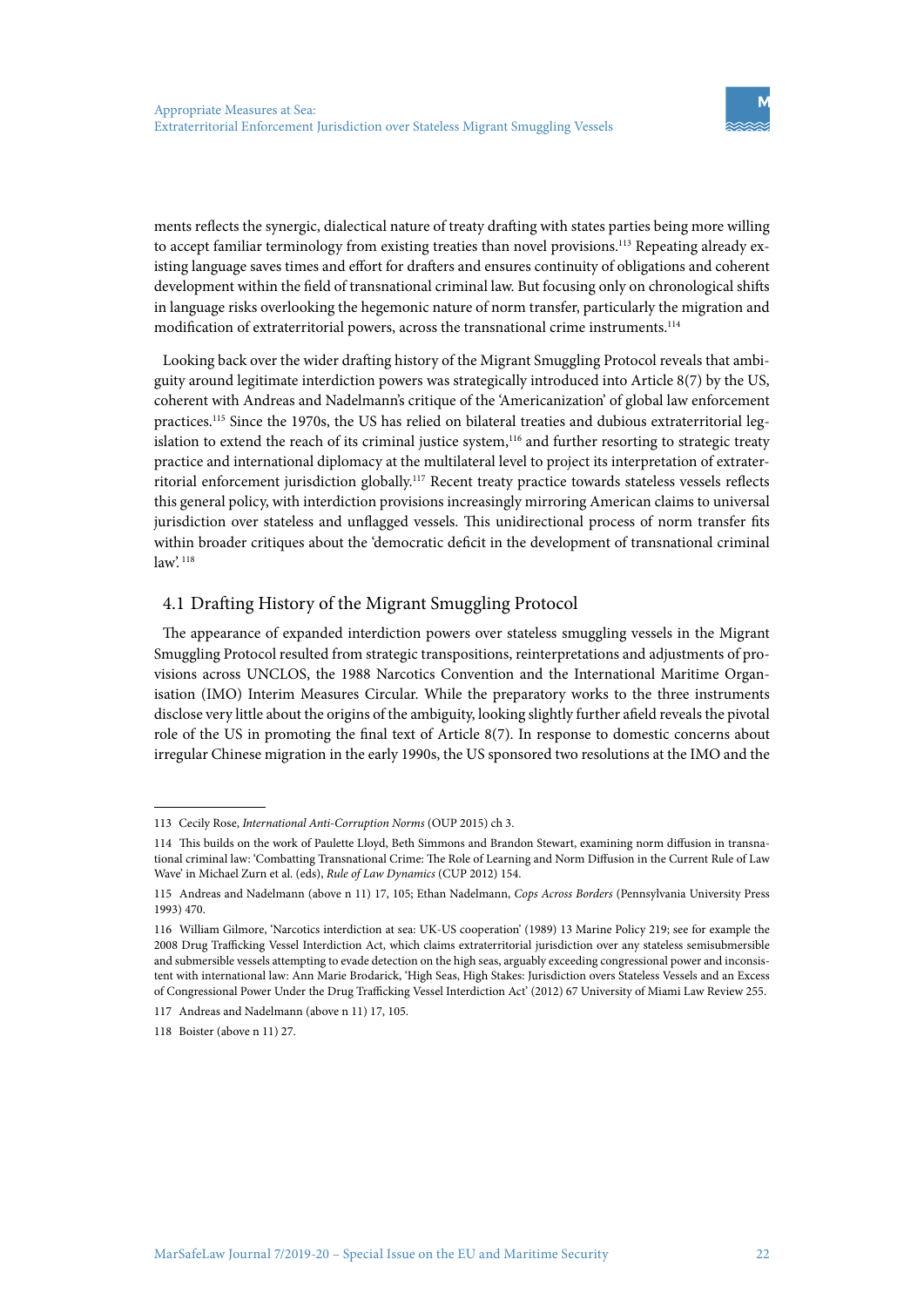United Nations General Assembly (UNGA) in quick succession, promoting extended interdiction powers over stateless vessels engaged in migrant smuggling.<sup>119</sup> Through strategic diplomatic advocacy, the US was able to capture the drafting discourse to promulgate its international law enforcement agenda abroad.

In June 1993, a Chinese smuggling vessel, the *Golden Venture*, was deliberately stranded on a New York beach endangering the 286 would-be migrants crowded aboard.<sup>120</sup> The shipwreck heightened domestic American fears of uncontrolled Chinese migration, provoking the release two weeks later of a presidential action plan to combat Asian alien smuggling.121 Focusing on the role of organized criminal groups and the need to enhance criminal justice responses, the action plan sets out Washington's approach to 'preempt, interdict and deter alien smuggling into the U.S.'. Emphasized in the plan is the need for international advocacy with 'foreign governments and international organizations' to promote flag state cooperation in criminalizing alien smuggling and interdicting 'smuggled aliens as far as possible from the US border'.<sup>122</sup> Several months later, the US submitted a draft resolution on 'prevention of alien smuggling' to the UN Commission on Crime Prevention and Criminal Justice (CCPCJ), which was quickly elevated to the UNGA.123 As Gallagher and David observe, many of the UNGA measures resurfaced in the Migrant Smuggling Protocol, including the need for measures to prevent and respond to smuggling by sea.<sup>124</sup>

Immediately parallel to the diplomatic advocacy at the United Nations (UN), the US submitted a further resolution to the IMO Assembly on 'Enhancement of Safety of Life at Sea by the Prevention and Suppression of Alien Smuggling by Ship'.<sup>125</sup> Almost identical to the American draft, the Assembly adopted Resolution A.773(18) two months later.126 Resolution A.773(1) formed the basis for the 1998 Circular 896 on Interim Measures for Combating Unsafe Practices Associated with the Trafficking or Transport of Migrants by Sea.<sup>127</sup> Paragraph 16 of the Interim Measures requires states to take 'appropriate action' over stateless vessels found to be engaged in unsafe practices. Many of the Interim Measures' operative provisions are patterned on Article 17, with paragraph 16 replicating Article 17(3). Three consecutive working groups were responsible for drafting the resolutions and circulars on the trafficking and transport of illegal migrants by sea, each of which was chaired by the US Navy Commander Raul Pedrozo.128 Some working group delegates were concerned the proposed measures

<sup>119</sup> Gallagher and David (above n 72) 29.

<sup>120</sup> Patrick Keefe, 'The Snakehead' (*The New Yorker,* 24 April 2006).

<sup>121</sup> Presidential Decision Directive/NSC-9 on Alien Smuggling (The White House, Washington 18 June 1992) available at <https://fas.org/irp/offdocs/pdd/pdd-9.pdf> accessed 13 December 2019.

<sup>122</sup> ibid 2.

<sup>123</sup> United States of America, Draft Resolution, Prevention of Alien Smuggling (29 October 1993) UN Doc. A/C.3/48/L.9.

<sup>124</sup> UNGA,' Prevention of the smuggling of aliens' GA Res 48/102 (8 March 1994) UN Doc. A/RES/48/102; Gallagher and David ( above n 72) 31.

<sup>125</sup> Gallagher and David (above n 72) 29. The draft assembly resolution is not publically available.

<sup>126</sup> IMO (Assembly), 'Enhancement of Safety of Life at Sea by the Prevention and Suppression of Unsafe Practices Associated with Alien Smuggling by Ships' (4 November 1993) IMO Resolution A.773(18).

<sup>127</sup> IMO (Maritime Safety Committee), 'Interim Measures for Combating Unsafe Practices Associated with the Trafficking or Transport of Migrants by Sea' (16 December 1998) IMO Doc. MSC/Circ.896.

<sup>128</sup> Raul Pedrozo, 'International Initiatives to Combat Trafficking of Migrants by Sea' in Myron Nordquist and John Moore (eds), *Current Maritime Issues and the International Maritime Organization* (Brill 1999) 57-59.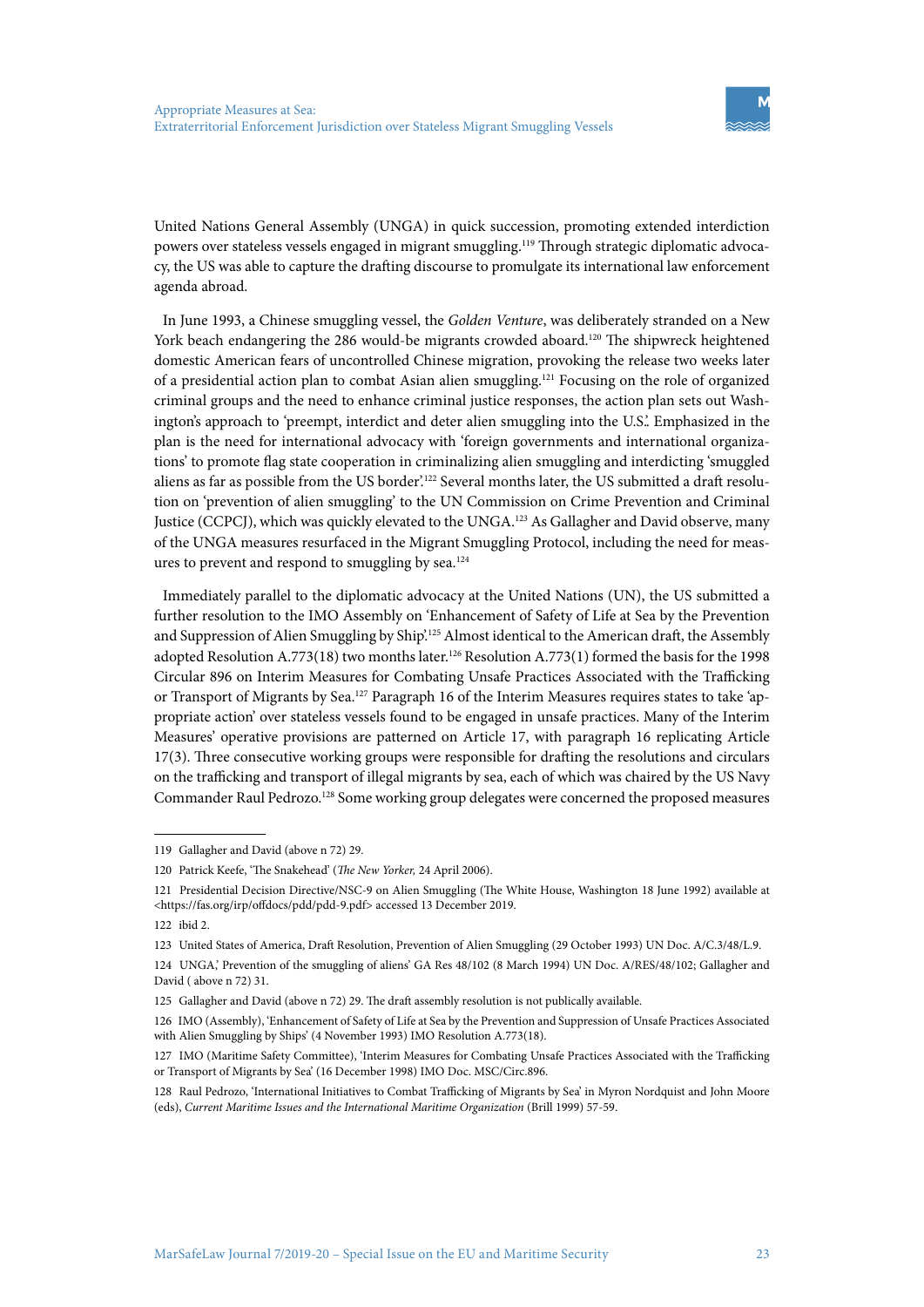were inconsistent with UNCLOS, and the IMO should not be pre-empting the UN Commission's work on the transnational organized crime convention. Despite this, it was decided to promote the circular to the CCPCJ at the first negotiating session in Vienna in January 1999 as a potential model for the protocol.<sup>129</sup>

The original draft protocol articles for combatting smuggling by sea were based on a proposal submitted by Italy and Austria to the first negotiating session.130 Different from the final text, the draft articles were directed towards preventing the irregular entry of migrants into territorial waters, with enforcement actions requiring a clear jurisdictional link between the suspect vessel and intercepting state.131 Intercepting states needed to substantiate that either the vessel was 'undoubtedly bound for its coasts' or was 'armed or governed or manned by nationals' before taking action in international waters. Permitted enforcement actions were also concretely specified, with states limited to stopping, boarding and diverting vessels. Vessels that refused inspection, or where inspection revealed irregularities, could be ordered back to their port of departure, to the nearest port of a contracting party or to a prescribed destination.<sup>132</sup> The proposed measures both reflected existing powers in UNCLOS to prevent infringements of immigration laws and were coherent with the general international laws regulating extraterritorial prescriptive jurisdiction.133

But the draft provisions underwent radical surgery at the fourth negotiating session, shifting from determinate to ambiguous language. The *travaux préparatoires* reveal the new draft provisions on migrant smuggling by sea were drawn from Article 17 of the 1988 Narcotics Convention, with language of Article 8(7) being derived from paragraph 16 of the interim measures.134 Comparing the three provisions shows how the language journeyed from Article 17 of the 1988 Narcotics Convention, via paragraph 16 of the IMO Circular to Article 8(7) of the Migrant Smuggling Protocol.With each shift the language incrementally shifted its scope and application, providing stronger footholds for expansive reinterpretation. Paragraph 16 of the interim measures replicates five elements of Article 17(3) and (4) of the 1988 Narcotics Convention: reasonable grounds for suspicion, vessel type, offence or activity, investigation, and enforcement action. Article 8(7) of the Migrant Smuggling Protocol then replicates paragraph 16 of the IMO Circular, but replaces the activity of 'engaged in unsafe practices associated with trafficking and transport of migrants by sea' with 'engaged in smuggling of migrants'. The only differences between Article 17 of the 1988 Narcotics Convention on the one hand, and paragraph 16 of the IMO Circular and Article 8(7) of the Migrant Smuggling Protocol on the other, is the requirement for flag state authorization in the former and the stipulation that appropriate measures shall be in accordance with domestic and international law in the latter two.

134 Travaux préparatoires 496.

<sup>129</sup> ibid 59, 81.

<sup>130</sup> Draft elements for an international legal instrument against illegal trafficking and transport of migrants (proposal submitted by Austria and Italy 15 December 1998) UN Doc. A/AC.254/4/Add.1 ('*Draft Elements*').

<sup>131</sup> Draft Elements art M.

<sup>132</sup> Draft Elements arts G and I.

<sup>133</sup> UNCLOS art 33.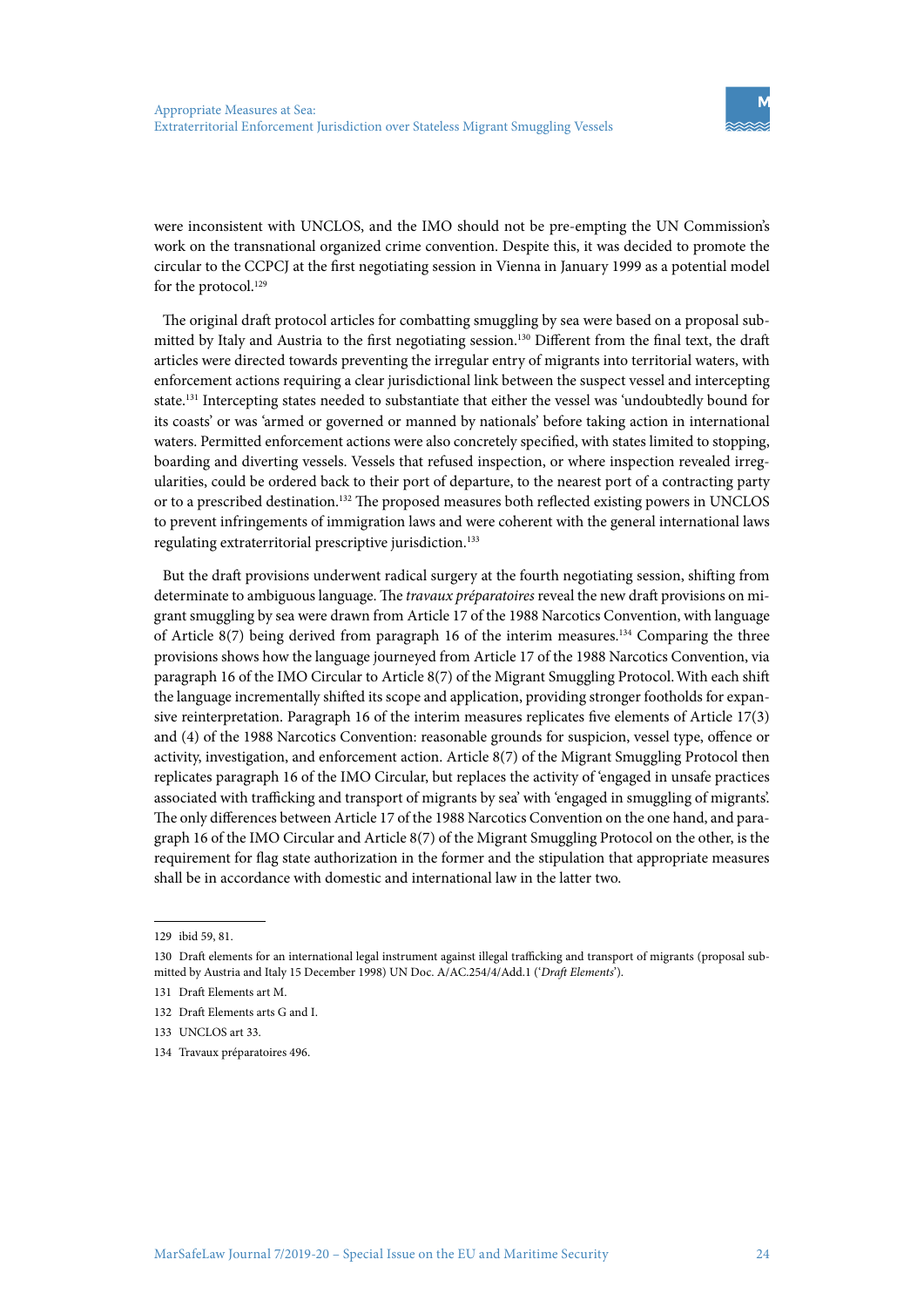|                           | <b>UNCLOS</b>                                                                                        | 1988 Narcotics Con-<br>vention                                                                                                                        | IMO 1998 Circular 896<br><b>Interim Measures</b>                                                                                                                                                         | <b>Migrant Smuggling</b><br>Protocol                                                                                                               |
|---------------------------|------------------------------------------------------------------------------------------------------|-------------------------------------------------------------------------------------------------------------------------------------------------------|----------------------------------------------------------------------------------------------------------------------------------------------------------------------------------------------------------|----------------------------------------------------------------------------------------------------------------------------------------------------|
| Suppression<br>obligation | Art $108(1)+(2)$ :<br>cooperate to sup-<br>press illicit traffic<br>in illegal drugs on<br>high seas | Art $17(2)$ : cooperate to<br>suppress use of nation-<br>al or unflagged vessels<br>engaged in illicit traffic                                        |                                                                                                                                                                                                          | Art 7: cooperate to pre-<br>vent and suppress smug-<br>gling of migrants by sea                                                                    |
| Appropriate<br>measures   |                                                                                                      | Art $17(3)+(4)$ : 'ap-<br>propriate action' over<br>foreign flagged vessels<br>after discovery of illicit<br>traffic with flag State<br>authorization | para 16:<br>'appropriate measures'<br>over ships without nation-<br>ality confirmed to be en-<br>gaged in unsafe practices<br>associated with trafficking<br>or transport of migrants<br>by sea measures | Art $8(7)$ : 'appropriate'<br>measures' over vessels<br>without nationality con-<br>firmed to be stateless and<br>engaged in smuggling<br>migrants |

The *travaux préparatoires* do not indicate the motivation for the radical change, but the influence of the US in capturing the process of norm transfer is palpable. The *travaux préparatoires* only note an unidentified delegate suggested the interim measures would be a 'useful source of inspiration'.<sup>135</sup> But US Navy Commander Pedrozo, who chaired all three IMO drafting committees on the interim measures, recorded in a 1999 publication on the international initiatives to combat trafficking of migrants by sea that the Ad Hoc Committee agreed to 'take the work of the IMO into consideration in developing a new international instrument and agreed to cooperate closely with the IMO on this matter'.136

Despite reservations from some states in the IMO drafting groups that the Interim Measures Circular was potentially inconsistent with UNCLOS, Pedrozo claims that 'paragraph 16 makes clear that all States have jurisdiction over a ship without nationality', entitling states to take enforcement action if unsafe practices associated with the trafficking or transport of migrants is found.137 Attached to the chapter are 'proposed provisions to combat the smuggling of migrants', providing draft provisions to insert in the preamble and definitions, and also 'article xx: smuggling of migrants by sea'.<sup>138</sup> These provisions are almost identical to the rolling text at the fourth session of the negotiations from 28 June to 9 July 1999.139 The minor differences in wording and formatting reflect they were not extracted from the draft protocol, but likely produced beforehand.

The drafting history of the Migrant Smuggling Protocol shows how states can instrumentalize international diplomacy to capture the treaty drafting process.<sup>140</sup> The repetition of terms across the

<sup>135</sup> Travaux préparatoires 496. The interim measures were presented to the Ad Hoc Committee drafting the protocol as background paper in document A/AC.254/CRP.3.

<sup>136</sup> Pedrozo (above n 128) 64-5.

<sup>137</sup> ibid 61.

<sup>138</sup> ibid 66-72.

<sup>139</sup> Travaux préparatoires, 496-8.

<sup>140</sup> This is reminiscent of Koskenniemi's 'hegemonic contestation', the 'process by which international actors routinely challenge each other by invoking legal rules and principles on which they have projected meanings that support their preferences and counteract those of their opponents': (above n 14) 199.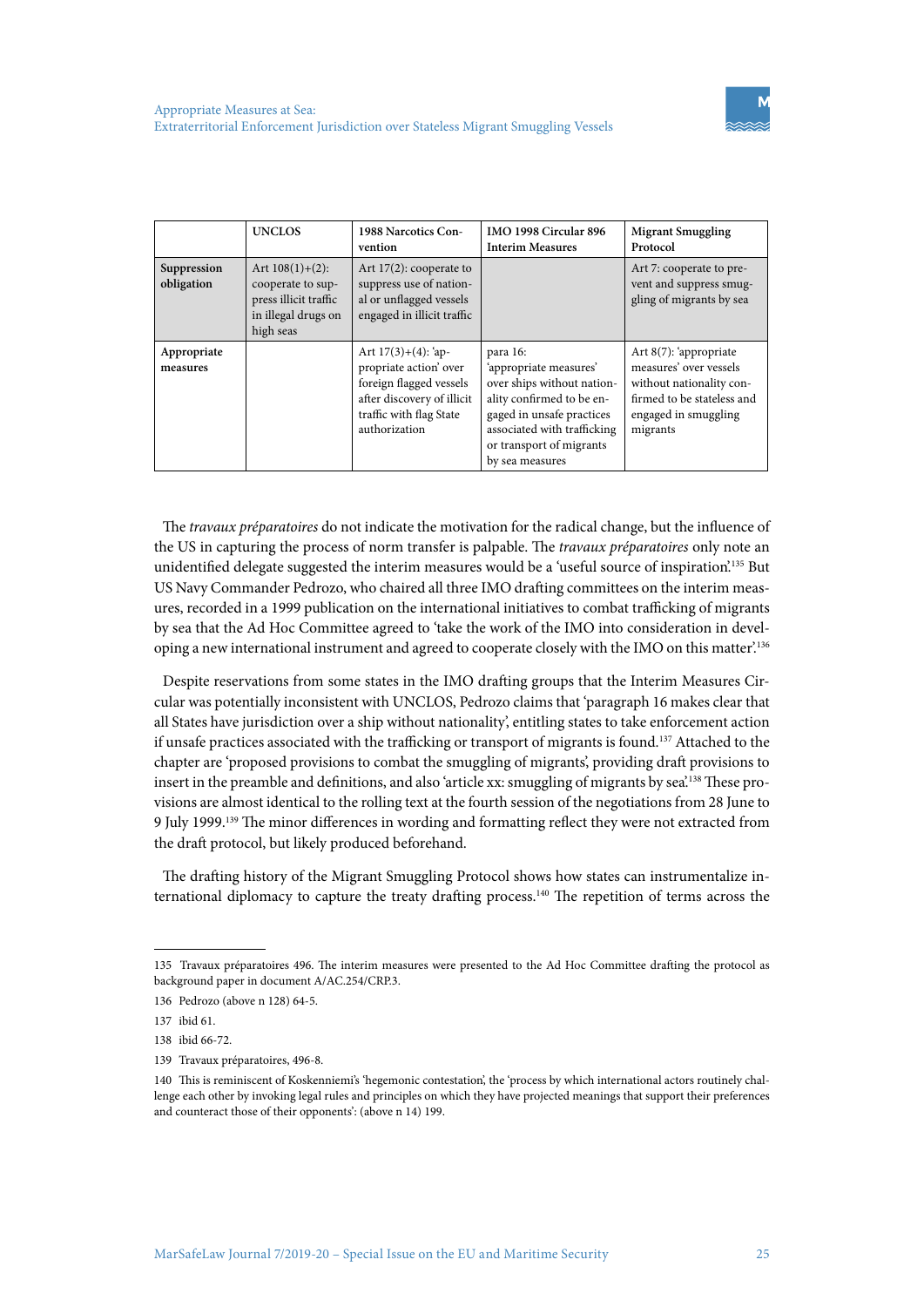instruments is not reflective of passive cross-pollination of norms, but the strategic promulgation of ambiguity in treaty drafting to shape the development of transnational criminal law to suit the domestic interests of dominant states in international society.141 Western states have repeatedly structured transnational crime conventions to overcome the territorial limits on criminal jurisdiction and coercive power.142 The development of interdiction powers over migrant smuggling vessels falls within this general pattern in transnational criminal law, with the 1993 Presidential Action Plan making clear that the US approach to solving the domestic problems of irregular migration would be through encouraging law reform and criminal justice cooperation with other states.143 While the initial ambiguity was arguably promoted strategically by the US, it is reliance on the Migrant Smuggling Protocol by the EU for interdiction of smuggling vessels in the recent Mediterranean migrant crisis that has helped concretize Article 8(7) as permitting extraterritorial enforcement action.

# 5. Recent Practice Subsequent to the Migrant Smuggling Protocol

The ambiguity in the Migrant Smuggling Protocol means that the meaning of 'appropriate measures' can be adjusted by subsequent state practice.144 Subsequent practice is a standard rule of treaty interpretation.145 Besides clarifying the original intention of the drafters, it can also evidence the evolving intentions of the states parties.146 Over the last twenty years, Western states have increasingly claimed extraterritorial enforcement powers over stateless or unflagged vessels engaged in migrant smuggling, and substantiated such claims through enforcement action, law reform and inter-state agreements pursuant to the protocol.<sup>147</sup> In particular, the recent EU naval operation, EUNAVFOR MED Operation Sophia, has substantially concretized the term 'appropriate measures' as permitting the interdiction of stateless vessels engaged in migrant smuggling without a connecting head of jurisdiction. As most extraterritorial interdictions are covert, or at least unpublicized,<sup>148</sup> the multilateral and public nature of the recent EU operations has magnified their interpretative weight. But this state practice reinterprets not only Article 8(7), but also the fundamental principles of customary international law regulating extraterritorial criminal jurisdiction.

In June 2015, the EU naval operation, EUNAVFOR MED Operation Sophia was launched with the core mandate of identifying, capturing and destroying vessels and weapons of migrant smugglers to

<sup>141</sup> See Andreas and Nadelmann (above n 11) 10-11.

<sup>142</sup> Boister (above n 11) 26.

<sup>143</sup> Presidential Decision Directive/NSC-9 (above n 121) 3.

<sup>144</sup> Gerhard Hafner, 'Subsequent Agreements and Practice: Between Interpretation, Informal Modification and Formal Agreement' in Georg Nolte (ed), *Treaties and Subsequent Practice* (OUP 2013) 106.

<sup>145</sup> VCLT art 31(3)(b); Irina Buga, *Modification of Treaties by Subsequent Practice* (OUP 2018) 4.

<sup>146</sup> Campbell McLachlan, 'The Evolution of Treaty Obligations in International Law' in Georg Nolte (ed), *Treaties and Subsequent Practice* (OUP 2013) 69.

<sup>147</sup> See, for example, Maritime Powers Act 2013 (Cth) [Australia] ss 17, 21(1); Policing and Crime Act 2017 [United Kingdom] ss 84, 96; Council Decision 2015/778; Regulation (EU) No 656/2014 of 15 May 2014 establishing rules for the surveillance of the external sea borders [2014] OJ L189/93.

<sup>148</sup> The Australian Government, for example, refuses point-blank to discuss 'on-water matters': Australian Parliament House, 'Operation Sovereign Borders update' (Press Conference, Sydney 8 November 2013).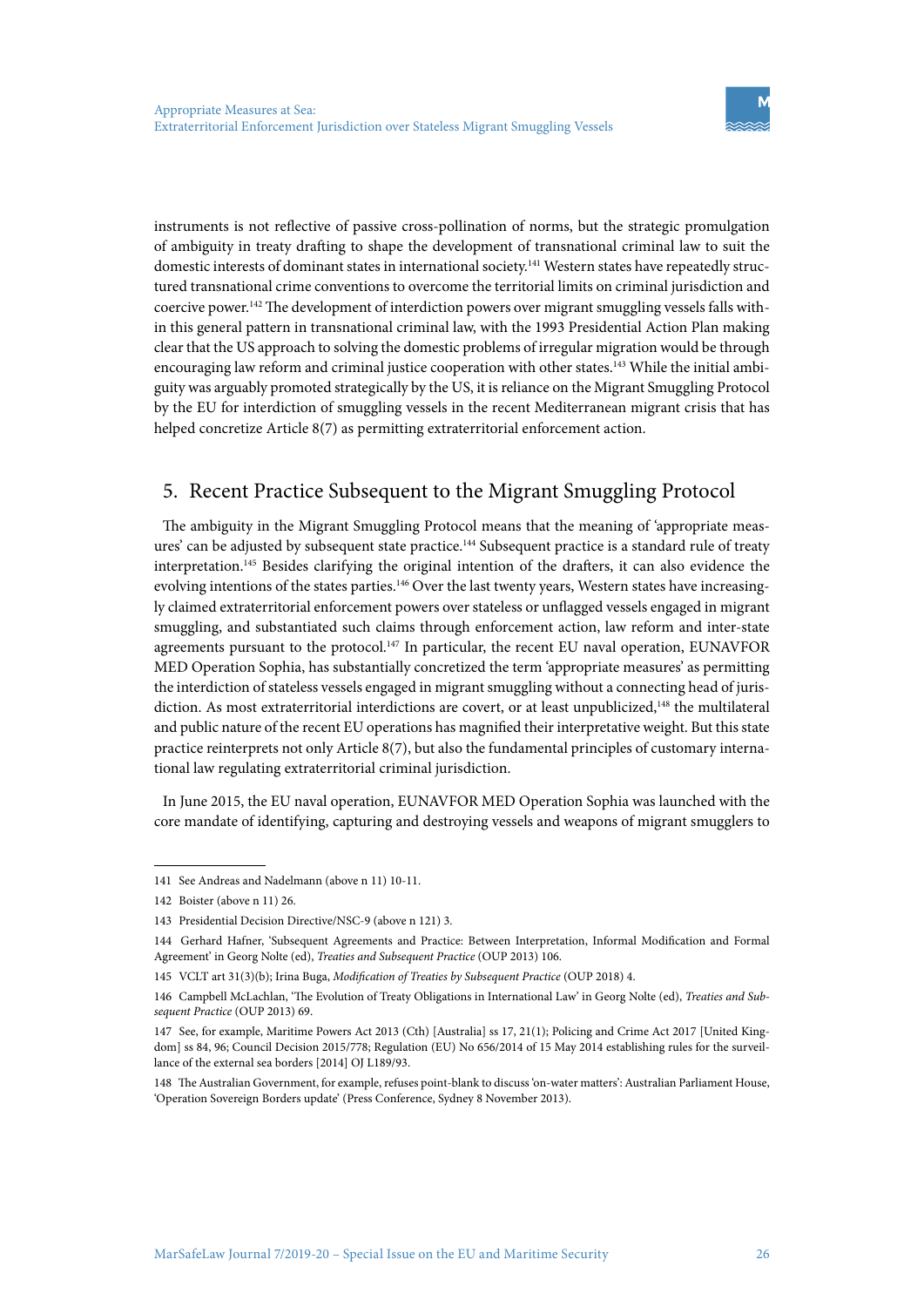'disrupt the business model of human smuggling and trafficking networks', legally underpinned by Council Decision (Common Foreign Security Policy, CFSP) 2015/778 and United Nations Security Council (UNSC) Resolution 2240(2015).<sup>149</sup> The preamble to Council Decision 2015/778 claims that 'on the high seas […] states may interdict vessels suspected of smuggling migrants […] where the vessel is without nationality, and may take appropriate measures against the vessel, persons and cargo'.150 But it is unclear on the exact legal authority permitting interdiction of stateless vessels on the high seas, noting only that 'boarding, search, seizure and diversion on the high seas of vessels suspected of human smuggling or trafficking' would be conducted under the conditions provided for by applicable international law' including UNCLOS and the Migrant Smuggling Protocol or in accordance with the applicable UNSC Resolution.<sup>151</sup>

This skims over the uncertainty surrounding enforcement powers over stateless vessels, as 'in accordance with' could imply either interdictions of any stateless vessel or only where a jurisdictional nexus exists. UNSC Resolution 2240, which legally reinforces EUNAVFOR MED operations on the high seas, is similarly vague about the precise legal basis for interdicting stateless vessels. It is not clear whether the resolution authorizes the inspection, seizure and disposal of 'unflagged' vessels or only affirms the right of visit powers from Article 110 UNCLOS.152 Paragraphs 7 and 8 grant temporary permission for the inspection of vessels suspected of migrant smuggling on the high seas off the coast of Libya, provided that Member States have first made 'good faith efforts' to obtain flag state consent, and seizure of such vessels if smuggling is confirmed. As the resolution pertains not to affect the 'rights and obligations under UNCLOS', it cannot unequivocally permit general interdiction of stateless vessels when read consistently with the law of the sea. But in practice, the operation commanders have interpreted Council Decision 2015/778 and UNSC Resolution 2240 as granting full powers to EUNAVFOR MED warships to stop, seize and destroy stateless vessels and detain suspects aboard.153

Recent Italian case law has lent further support to claims that the Migrant Smuggling Protocol permits the interdiction of stateless vessels engaged in smuggling. In *Harabi Hani*, the Italian Supreme Court of Cassation confirmed 'appropriate measures' as permitting coercive action against both the suspect vessels and suspects aboard. Hani was arrested by the Italian *Guardia di Finanza* following detection by a Frontex patroller during a EU naval operation. Marta Bo reports that the court rejected Article 110(1)(d) UNCLOS as providing a sufficient basis for asserting criminal jurisdiction over Hani, instead relying on him being aboard a vessel engaged in the smuggling of migrants.154 The court appears to accept migrant smuggling as an exception to the general rule requiring a recognized jurisdictional basis connecting the interdicting state with the suspect vessel. However, the court did not clarify its reasoning for this position, whether because it considered migrant smuggling to be suf-

<sup>149</sup> EUNAVFOR MED, 'Mission Factsheet' (13 June 2017); Council Decision 2015/778 art 2.

<sup>150</sup> Council Decision 2015/778 para. 7.

<sup>151</sup> Council Decision 2015/778 art 2.

<sup>152</sup> UNSC Res 2240(2015) para. 5.

<sup>153</sup> EEAF (Credendino) (above n 18) 7, 10-11.

<sup>154</sup> Marta Bo, 'In the matter of criminal proceedings against Hani' (2014) ILDC 2412, Oxford Reports on International Law 5.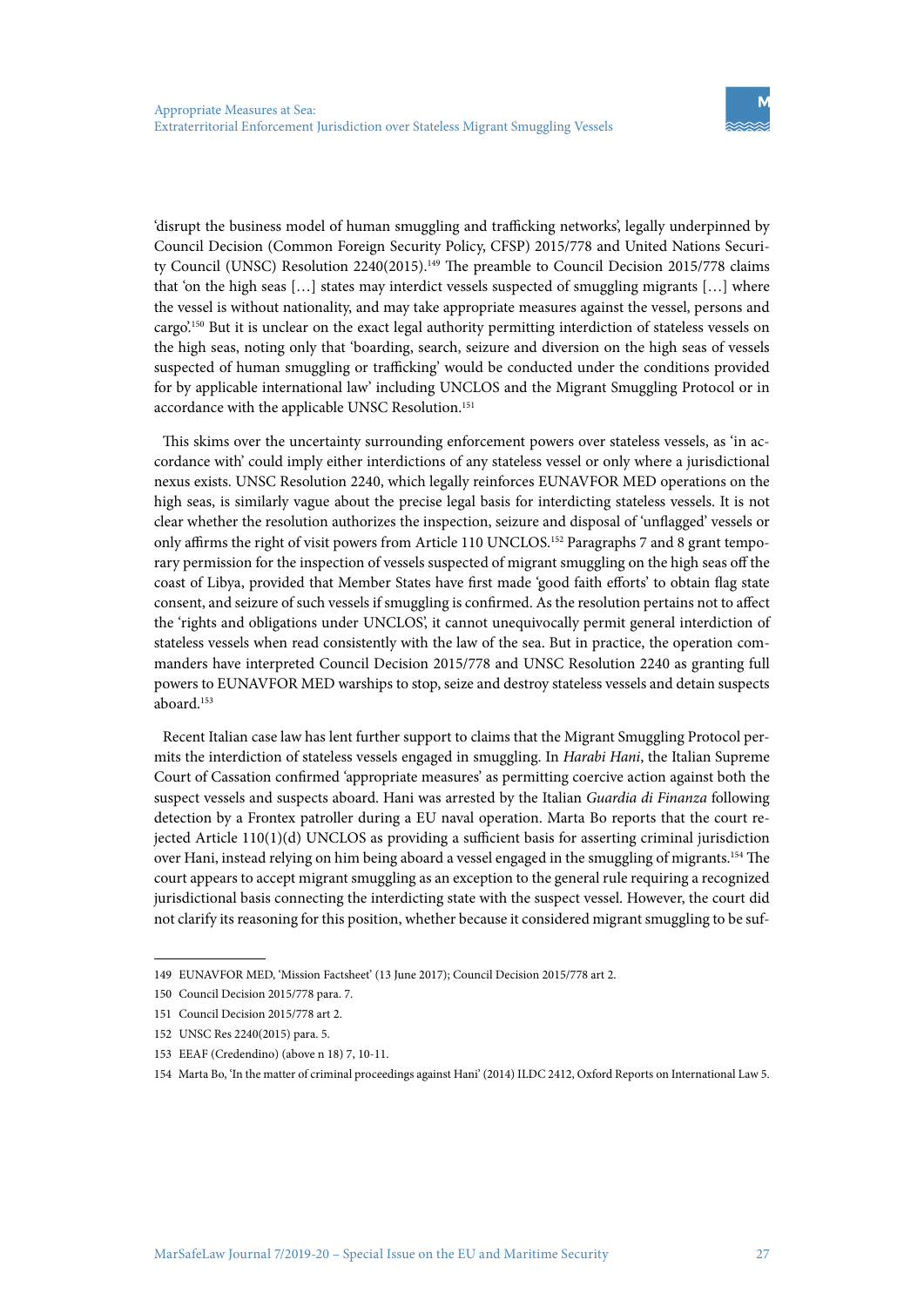

ficiently grave as to attract universal jurisdiction,<sup>155</sup> or because it constituted a threat to the security of the Italian state thus activating the protective principle.

Unless states actively protest against this interpretation, it could be alleged to be acquiescence to expanded extraterritorial enforcement powers.156 While the EU has been relatively transparent about the legal basis underpinning Operation Sophia, the methods used to claim enforcement powers still smack of subterfuge. Neither the Council Decision nor the UNSC Resolution clearly state that the legal authority for interdicting stateless vessels flows from Article 8(7) of the Migrant Smuggling Protocol.157 Instead, they replicate the ambiguity inherent in the protocol, leaving EUNAVFOR MED to substantiate the claim with on-water interdictions. Before objecting, states would need to first be aware of the complex and unsettled jurisdictional basis for interdicting stateless vessels on the high seas, and then realize that by interdicting stateless vessels, Operation Sophia is creating an exception to the customary law regulating the extraterritorial assertion of criminal jurisdiction.

State practice forming custom should be widespread and consistent, not a limited number of unilateral acts by several powerful, like-minded states accompanied by acquiescing silence from the global community.158 Customary law is more than just state practice, however, but the 'community-wide belief that a norm is legally required', or in this case, permitted.<sup>159</sup> Presuming unilateral extraterritorial interdictions, if not actively objected to, can modify the jurisdictional principles regulating the law of the sea is based on the fallacy that 'all states have a perfect knowledge of state practice, unlimited resources, and be aware that the failure to respond would have legal consequences', as well as exactly when practice as formation shifts to crystallization.<sup>160</sup> Most states have not the resources to monitor or protest against modifications of every possible customary rule,<sup>161</sup> let alone engage in resource-intensive maritime interdictions creating alternative or confirmatory practice.<sup>162</sup> Accepting such hegemonic modification of custom risks undermining both the authority and legitimacy of these international norms.

<sup>155</sup> To overcome restrictions on prosecuting apprehended smugglers the EUNAVFOR MED Operation Sophia command has advocated characterizing migrant smuggling and human trafficking as crimes against humanity: EUNAVFOR MED, 'Non-Paper about Migrant Smuggling/Human Trafficking as a Crime against humanity*'* (on file with author, 8 June 2017); EEAF (Credendino) (above n 18) 19.

<sup>156</sup> Julian Arato, 'Treaty Interpretation and Constitutional Transformation: Informal Change in International Organizations' (2013) 38 Yale Journal of International Law 289, 307-8.

<sup>157</sup> The EU regulation establishing rules for the surveillance of the EU's external borders is similarly vague providing only that participating unit's may board and search vessels suspected of statelessness and smuggling, and if confirmed take further appropriate measures 'in accordance with the Protocol against the Smuggling of Migrants, and where relevant, national and international law': Regulation (EU) 656/2014 art 7(2) and (11).

<sup>158</sup> ILC, 'Draft conclusions on identification of customary international law, with commentaries' (2018) 2 Yearbook of the International Law Commission, UN Doc. A/73/10, 126.

<sup>159</sup> Kelly (above n 14) 453.

<sup>160</sup> ibid 522.

<sup>161</sup> Anthony D'Amato, *The Concept of Custom in International Law* (Cornell University Press 1971) 99-100.

<sup>162</sup> Guilfoyle (above n 60) 95.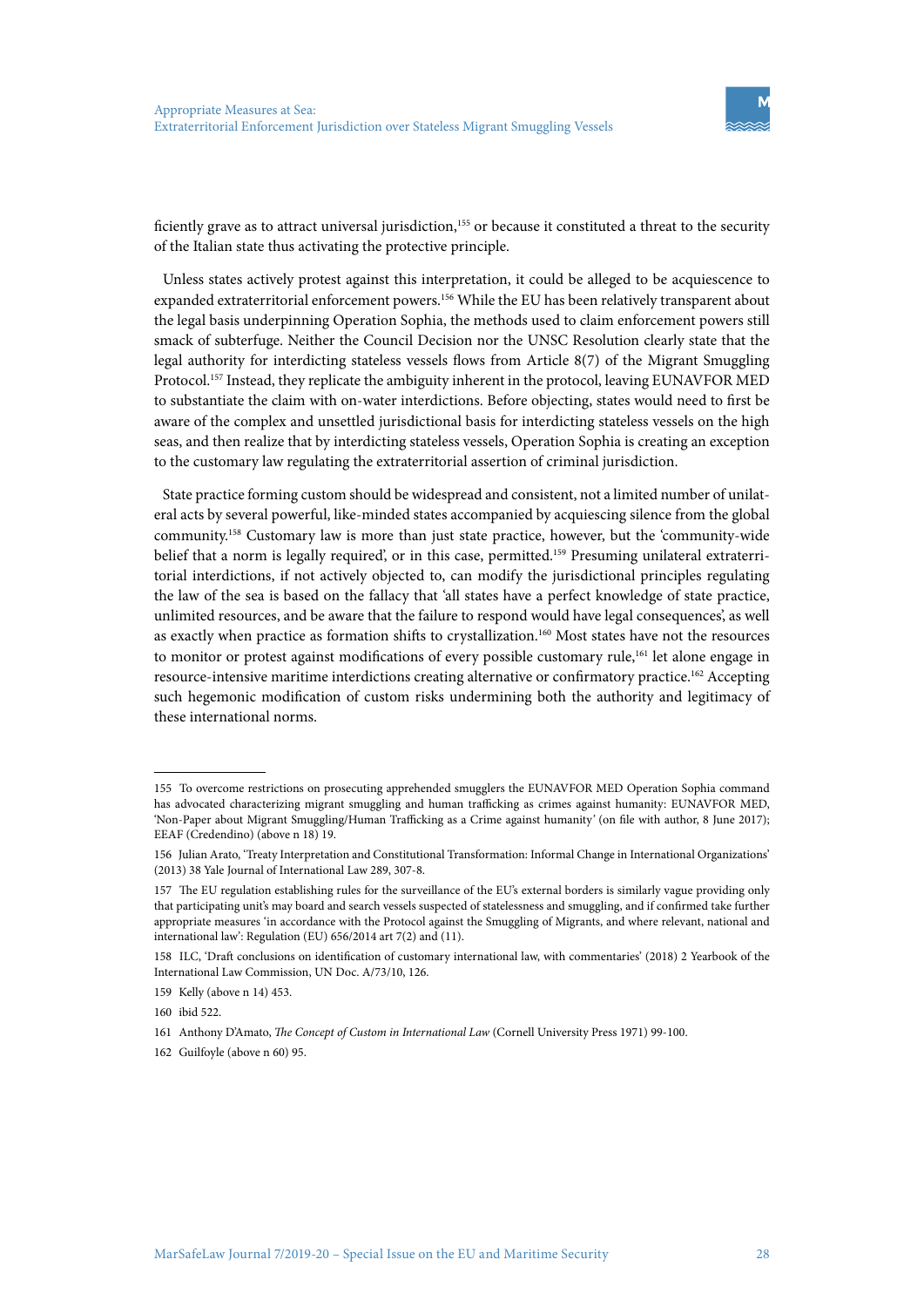## 6. Conclusion

In the case of *Harabi Hani*, the Italian Appeal Court held that the Italian *Guardia di Finanza* could take coercive measures against suspected smugglers on board vessels suspected of statelessness and smuggling of migrants on the high seas.<sup>163</sup> Combined with the recent EU naval operations in the Mediterranean sea, this case could be characterized as subsequent practice interpreting the term 'appropriate measures' as authorizing the universal exercise of enforcement jurisdiction over stateless smuggling vessels in international waters. This interpretation remedies the jurisdictional lacuna surrounding stateless vessels on the high seas, at least when engaged in certain forms of maritime crime. It is not clear, however, on what basis the court dismissed the need for a jurisdictional nexus between the intercepting state and stateless vessel. Did the court imagine migrant smuggling to be a new international crime attracting universal jurisdiction, or that migrant smuggling anywhere affects the security interests of all states thus invoking the still-contentious protective principle? Or did it view prescriptive and enforcement jurisdiction as logically distinct, permitting any state to exercise enforcement powers on the high seas? Or do normal jurisdictional principles not apply to extraterritorial crimes at sea?

Tracing the transposition of terms and provisions across the transnational crime instruments dealing with interdiction at sea, reveals that this ambiguity surrounding the scope of 'appropriate measures' was deliberately woven through instruments to give the impression of expanded enforcement powers. Ambiguity could then be strategically resolved by state practice. But relying on 'constructed' or strategic ambiguity to covertly expand extraterritorial enforcement powers undermines the legitimacy of transnational criminal law. The hegemonic tendencies of suppression regimes are already well-known. Western states have pushed dubious *malum prohibitum* norms upon developing states, overburdened their criminal justice systems, distorted their legal systems and even exacerbated domestic crime.164 Dubious extraterritorial interdiction adds another straw to the camel's back. Additionally shifting interdictions to an 'extraterritorial legal space' enables the avoidance of human rights protection and interferes with the rights of refugees and migrants to leave one's country.165 As a CFSP operation, actions taken during Operation Sophia's deployment are excluded from the jurisdiction of the European Court of Justice.<sup>166</sup> Exercise of jurisdiction over apprehended smugglers or migrants is left to Member States, leaving potentially affected individuals without remedies under EU law.<sup>167</sup>

<sup>163</sup> Bo (above n 154) 1.

<sup>164</sup> Yvon Dandurand and Vivienne Chin, 'Implementation of transnational criminal law' in Neil Boister and Robert Currie (eds), *Handbook of Transnational Criminal Law* (Routledge 2015) 445.

<sup>165</sup> Boister (above n 11) 30; Violeta Moreno-Lax, 'Hirsi Jamaa and Others v Italy or the Strasbourg Court versus Extraterritorial Migration Control?' (2012) 12 Human Rights Law Review 574; ICCPR 12(2); Nora Markard, 'The Right to Leave by Sea: Legal Limits on EU Migration Control by Third Countries' (2016) 27 European Journal of International Law 591, 594-99.

<sup>166</sup> Treaty on European Union [2010] OJ C 83/13 art 23(1).

<sup>167</sup> Matilde Ventrella, 'The impact of Operation Sophia on the exercise of criminal jurisdiction against migrant smugglers and human traffickers' (2016) 30 Questions in International Law 3, 10.